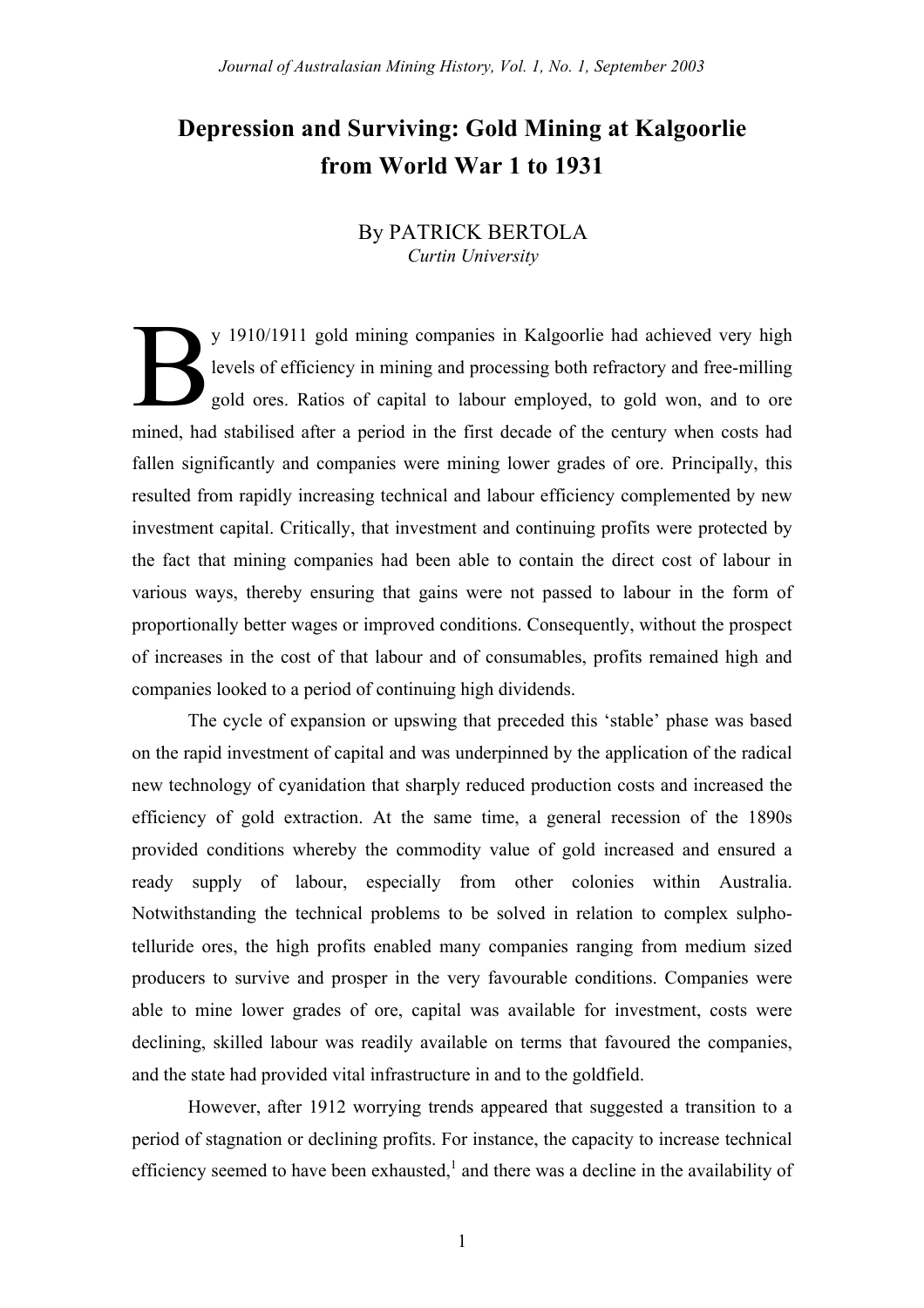skilled labour for the vital areas of ore extraction and production. Moreover, under the gold standard regime prevailing until the state intervention in 1915, the commodity value of gold in paper money value was fixed. Inevitably, pressure on mining profits increased as prices in other sectors of the economy rose and was reflected in higher costs of mining consumables and in pressure to increase wages. In response, companies began to increase the grade of ore mined in order to sustain profits, which, when measured in dividends began to fall to the extent that it could be said that the rapid gains of the early period had passed and the gold mining companies faced a period of relative stagnation or even recession. In fact, World War One accelerated the growth of unfavourable factors and brought to the forefront structural weaknesses within the industry that favourable conditions had previously masked.

The War marked a watershed for the industry for it radically and negatively altered many of the external and internal conditions under which production occurred. In the longer term, the war also marked the beginning of an extended recession, then depression, that characterised the gold mining industry in WA during much of the 1920s. The increasing costs of production and the consequences of decisions made during the War accelerated this trend and by 1919 the industry faced a crisis of profitability exacerbated by a serious shortage of labour in all departments of production.

While the War was an extraordinary force for decline, in general terms, it might be said that the companies had already entered a period of declining profits where survival would depend upon alterations to the ways in which the business of mining was conducted in Kalgoorlie. Arguably, this decline reflected an underlying phase in a trend of long wave expansion and contraction running counter to cycles within the general economy. In these cycles, recovery and expansion in the 1890s was partly based on the introduction of radical new technologies, just as it was in the 1930s when flotation to concentrate gold in process sharply increased the productive capacity of gold mines.

Critically, profitability and survival in the downturn that followed the onset of war was related to the companies' capacity to alter local conditions. Wholly or largely outside its control in the wider sphere were mechanisms such as the operation of the gold standard system or the availability and cost of investment capital. In part, industry actions were collective and directed through their peak body, the Chamber of Mines, which was dominated by the management of Kalgoorlie/Boulder mines. This was the case in approaches to the state for assistance or concessions, or their response to state

2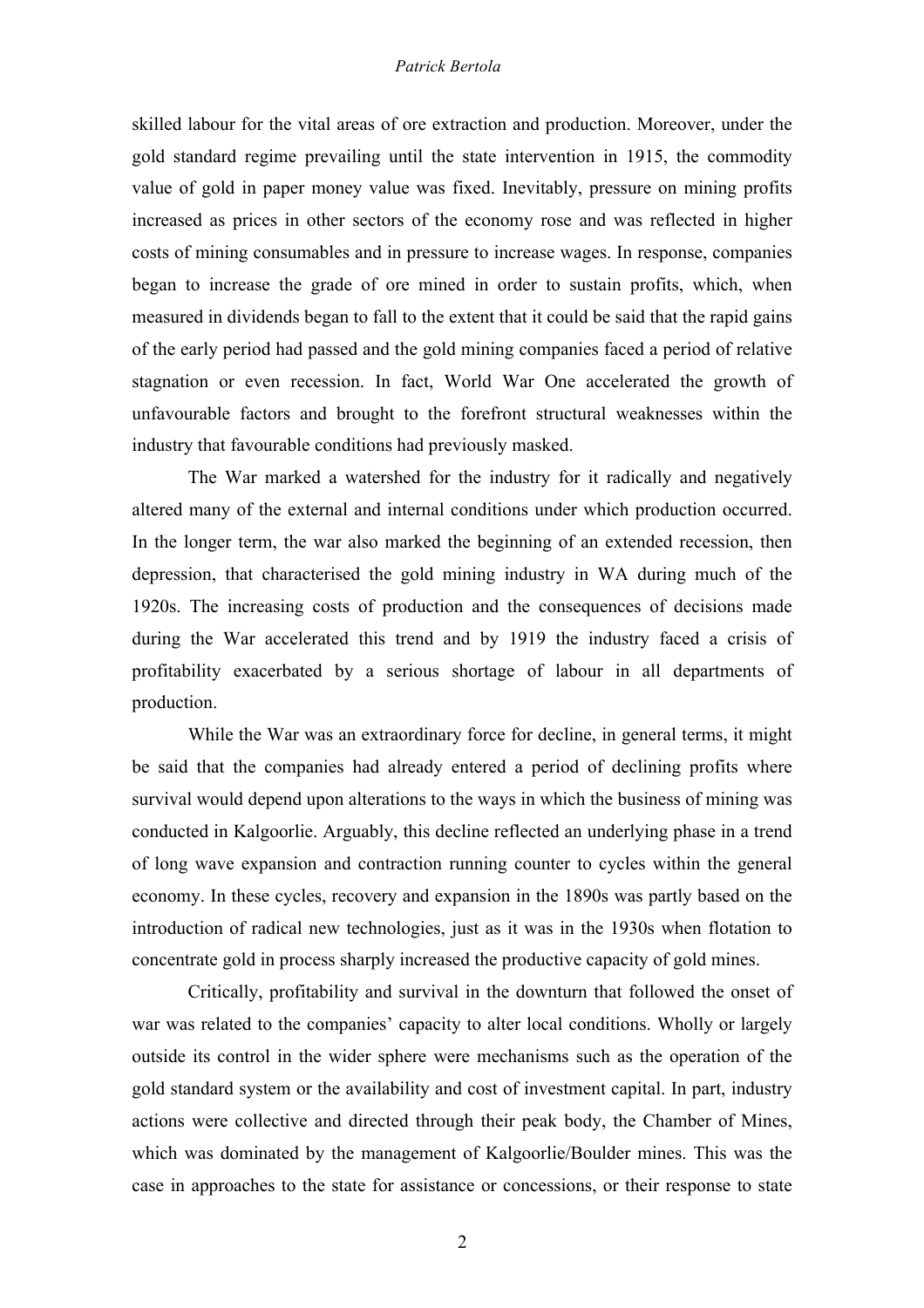attempts to force structural change on the industry. The Chamber was also central to their relations with labour and their attempts to reduce or hold down the costs of labour through the state arbitration system. Also collective were their approaches to the formal structures of tributing introduced by a number of mines, which became the subject of considerable dispute involving the mines, a tributers' association, and the State Government.

Other responses were structural in the sense of decisions regarding investment or production. Here the decisions reflected individual priorities and circumstances, as well as responses to the forces tending towards concentration of capital and the centralisation of production.<sup>2</sup> These decisions were as important as the other collective responses, for they not only influenced whether or how companies survived during the depressed period but also powerfully shaped their profitability and position within the industry in the 1920s and beyond. One notable outcome was the emergence of Lake View and Star as the predominant company on the field by the beginning of the 1930s.

It has been suggested that new investment follows the upturn and the introduction of radical new technology. However, in spite of the depressed conditions in the 1920s, one gold mining company in Kalgoorlie, Lake View and Star, managed to make some new investment. As a result it was able to continue limited attempts to increase technical efficiency and to improve the scale of production. At the same time it began, with the state, the technical R&D work relating to flotation. That it could be as 'progressive' in the face of adversity was partly a function of the aggregation of properties and partly of its capacity effectively to use the tributing system to generate profits that could sustain some advance in the efficiency of its production. Consequently, in 1928 it was able to attract large scale investment from New Consolidated Goldfields, an Anglo-South African mining group. Therefore, when a new depression in the wider economy increased the commodity value of gold, and combined with technological changes and new techniques in gold production to radically reverse the profit outlook of gold miners in Kalgoorlie/Boulder, this company moved most rapidly from recession to high profitability and became the dominant producer on the field.

## **Trials and tribulations**

An immediate effect of the war was a sharp increase in prices for materials and services

3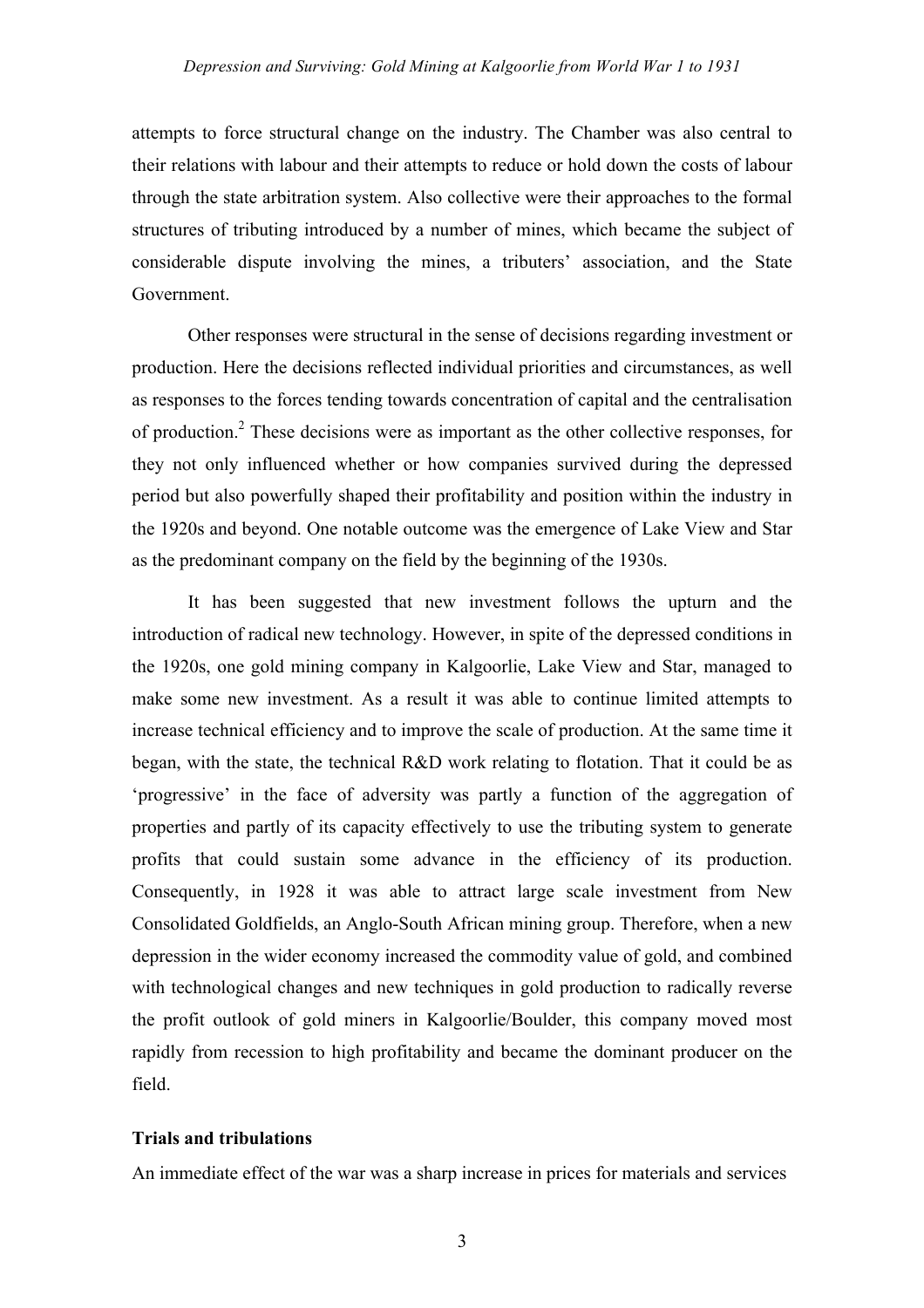and the loss of access to others. Thomas Butement, a lecturer at the WA School of Mines in Kalgoorlie, compiled data in 1919 that revealed increases ranging to over 300 per cent in the period from March 1914 to 1918.<sup>3</sup> Importantly, those consumables that companies used in large amounts – explosives, cyanide, oils, zinc and steel/iron manufactures had all risen significantly.<sup>4</sup> Further, those companies using the 'all slime', Diehl/bromocyanide process now found it impossible to obtain the cyanide from the sole suppliers in Germany.<sup>5</sup> As a result, the Lake View and Star Company was forced to modify its plant at a cost of £8,300 in order to avoid losing gold during processing.<sup>6</sup>

To these problems were added others equally significant: difficulties in transportation of supplies from overseas; the increased insurance costs on gold shipments, and, in 1915, the embargo that the Commonwealth Government placed on gold shipments, effectively freezing the price at the standard and preventing producers from selling into the markets where they might obtain a higher price.

Labour shortages that accompanied the war and an arbitrated increase in wages from 1917 also exacerbated the problems. From about 1913 a worrying shortage of skilled mining labour attracted comment, a situation that became critical with the onset of war and the high levels of enlistment recorded in Kalgoorlie. Speaking at a farewell for volunteers in Kalgoorlie, Richard Hamilton, the General Manager of the Great Boulder Pty and representing the Chamber of Mines, underlined the effect of such enthusiasm for the imperial cause when he noted that:

… it [is] pleasing to know that so many men have gone from this field, but at the same time, if the system of taking practical men continued, it must do more harm than good. $<sup>7</sup>$ </sup>

Added to this difficulty was that posed by agitation against non-Britishers in the area. At the outbreak of war, there had been a rise in outright hostility towards Southern European labour (including Italians until Italy entered the war on the Allied side). Even before the war, unions had accused companies and the Chamber of resorting to policies favouring the employment of Southern Europeans. Then, as early as 1915, unions in Kalgoorlie agitated against the employment of enemy aliens, specifically Slavonic Austrians (Yugoslavs), in the mines.<sup>8</sup> While authorities arrested and transported a number of aliens to Liverpool (NSW) late in 1915, agitation continued and there were calls for a Royal Commission to determine whether aliens who remained on the field were hostile to the British cause.<sup>9</sup> Bowing to the pressure, the government appointed a Commissioner who sat in Kalgoorlie during September 1916. Not surprisingly, the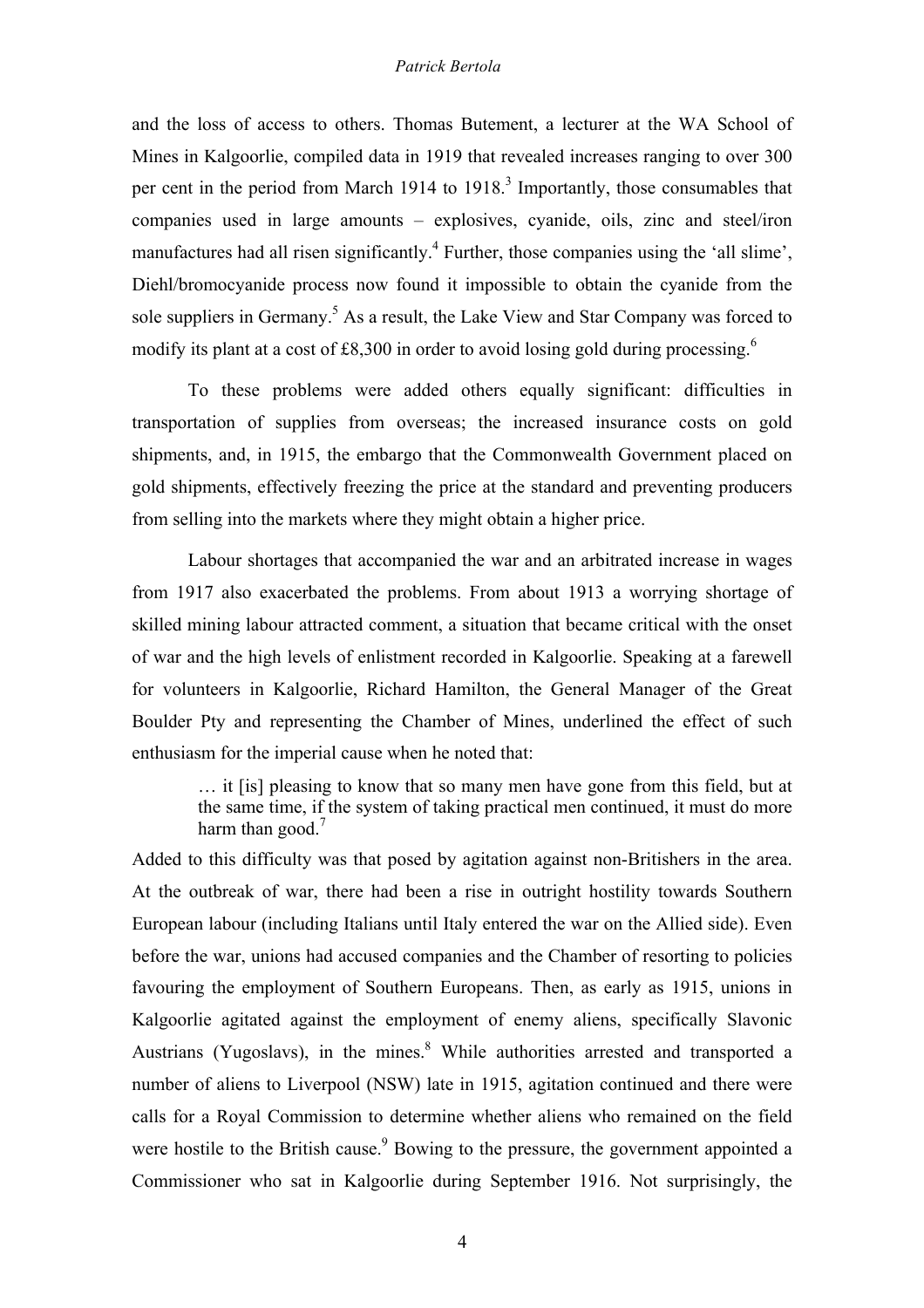Chamber of Mines was represented and argued cases for the Commission to certify that individual aliens were not hostile. Significantly, police later found a number of aliens employed on the mines, a companies' practice that ensured continuing friction among labour and between British workers and the companies.

The combined effect of these developments was a decline in the size of the workforce, a fall in output and productivity, a marked increase in the cost of production, and a sharp rise in the ratio of fixed capital to labour employed. Between 1915 and 1917, the average number of men employed on the Kalgoorlie mines fell by some 839 (18.55 per cent), 555 of whom were lost from the underground workforce, placing further pressure on piecework rates.<sup>10</sup> As well, a 1917 arbitration decision increased the minimum wage and reduced working hours from 47 to 44 per week.

Over the period of the war, annual output of ore and gold fell by about 38 per cent and 23 per cent respectively, the result of falls in productivity and restricted mining. Labour productivity fell as shortages forced companies to replace experienced workers with others less so. For instance, notwithstanding a reduction in development work, tons of ore broken by underground labour fell 10.31 per cent, from 617.34 tons per person employed underground in 1915 to  $553.68$  tons in  $1918$ <sup>11</sup> Productivity also fell as companies reduced throughput of ore, thereby losing economies of scale, especially in surface treatment plants.

| Year | Working Costs per Ton of Ore Mined and Treated<br>(shillings and pence) |                                     |                        |
|------|-------------------------------------------------------------------------|-------------------------------------|------------------------|
|      | Great Boulder Pty (a)                                                   | Golden Horseshoe<br>Estates Ltd (b) | Lake View and Star (b) |
| 1914 | $26s$ 5d                                                                | 21s 7.83d                           | 19s 3.09d              |
| 1915 | 26s 6d                                                                  | 23s 11.77d                          | 20s 4.14d              |
| 1916 | na                                                                      | 26s 7.55d                           | na                     |
| 1917 | 28s 8d                                                                  | 28s 5.79d                           | na                     |
| 1918 | $32s$ 6d                                                                | 29s 9.89d                           | na                     |
| 1919 | 35s 8d                                                                  | 32s 1.20d                           | 27s 8.60d              |

**Table 1:** *Working Costs of Three Large Kalgoorlie Gold Mining Companies, 1914-* *1919*

Note: (a) Costs per long ton (2240 lbs); (b) Costs per short ton (2000 lbs). Sources: Directors' Annual Reports to Shareholders, Guildhall Library, London.

The increases in working costs (Table 1) and capital/labour ratios were marked. Of the former, development cost increases were among the greatest and contributed to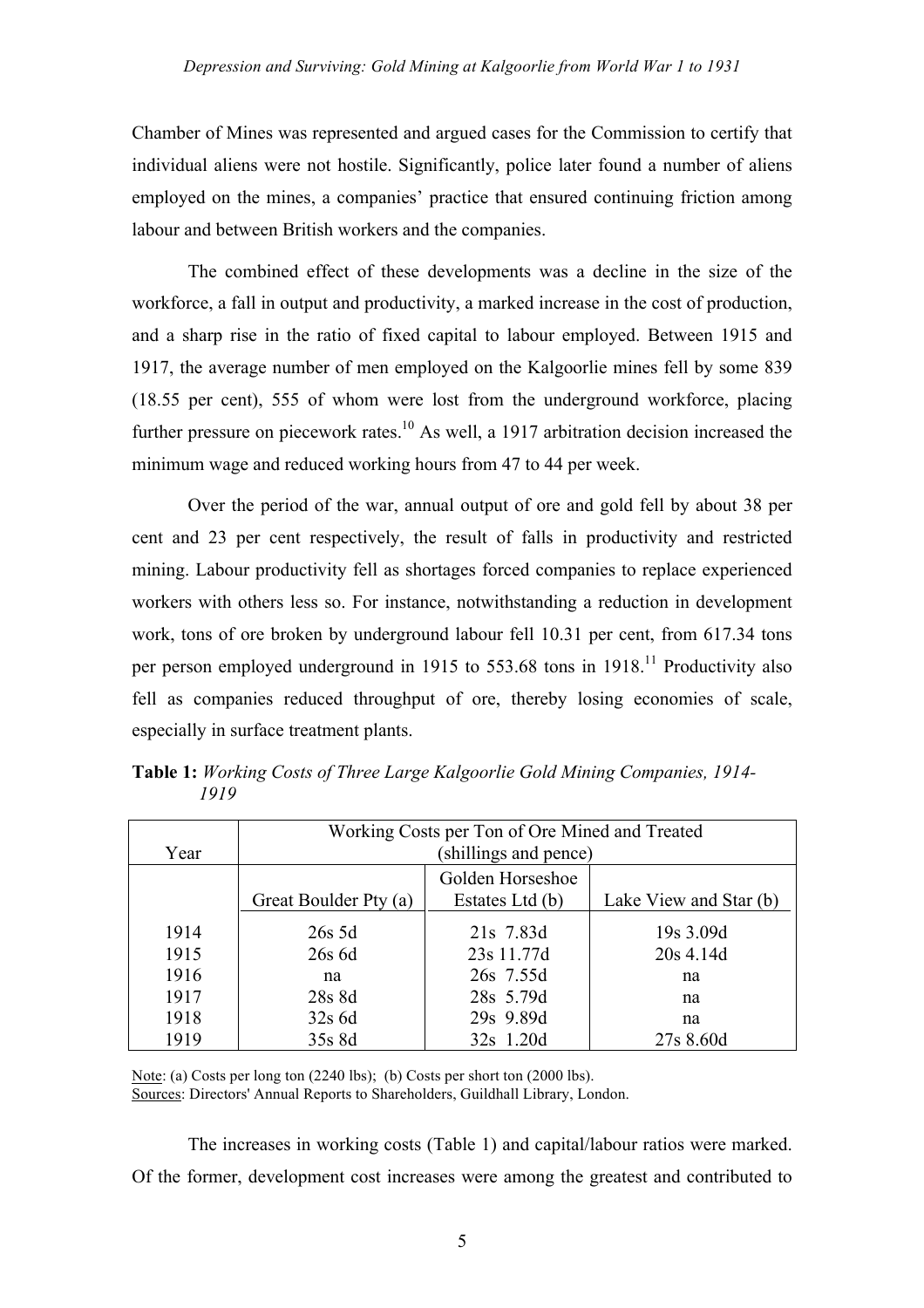the February 1916 agreement by members of the Chamber of Mines to halt all but essential development work so that employers could transfer miners to stoping in developed areas of mines.<sup>12</sup> Critically, the ratio of fixed capital (plant and mining requisites) to labour on the nine largest mines in Kalgoorlie rose by almost 33 per cent from £285.78 per person employed in 1914 to £379.28 in 1918.<sup>13</sup>

Not surprisingly, companies were unable to pay the same totals in dividends.<sup>14</sup> However, while overall profits fell and capital costs increased, over the period 1914 to 1918 the companies still maintained high rates of dividend. Compared with the five years before the war when companies had achieved relatively efficient production and when they paid an average dividend of £0.4602/ton of ore raised and £1.0159/oz of gold produced – in the five years of the war companies paid an average of £0.355/ton of ore and  $\pm 0.8110/\text{oz}$  of gold.<sup>15</sup> In other words, while costs had increased and while efficiency had decreased, dividends were at least partly maintained by introducing savings like cutting development work that created inefficiencies.

While the halt in development work was one of the most radical responses to the altered conditions of production and reduced surpluses, companies also adopted other measures to cut costs. Like Lake View and Star, some reorganised production processes; this was especially the case with those companies dependent upon the bromocyanide process. As well, companies adopted at least four other strategies. First and most significantly, companies increasingly turned to the tribute system of mining thereby establishing it as an important alternative labour process on the field. Between 1915 and 1918 the local Warden noted an increase from a total of 21 tribute agreements to 93.16 Secondly, nearly all companies began to lift the grade of ore they mined so that the average for the nine main mines rose by about 20 per cent from 7.72 pennyweights (dwt) per ton to 9.31 dwt between 1914 and  $1918<sup>17</sup>$  Thirdly, companies retrenched workers. Lake View and Star, for example, directed its Kalgoorlie managers to 'reduce staff and cut expenditure', a directive that led to the managers laying-off 240 workers and some administrative staff.<sup>18</sup> Finally, some mines, such as the Chaffers and Main Reef that were heavily indebted, closed down, though such closures provided opportunities for the immediate consolidation of capital and for the centralisation of production in the longer term.

The fall in profits and the diminished employment were not the only consequences of company responses to war and recession. Importantly, their decisions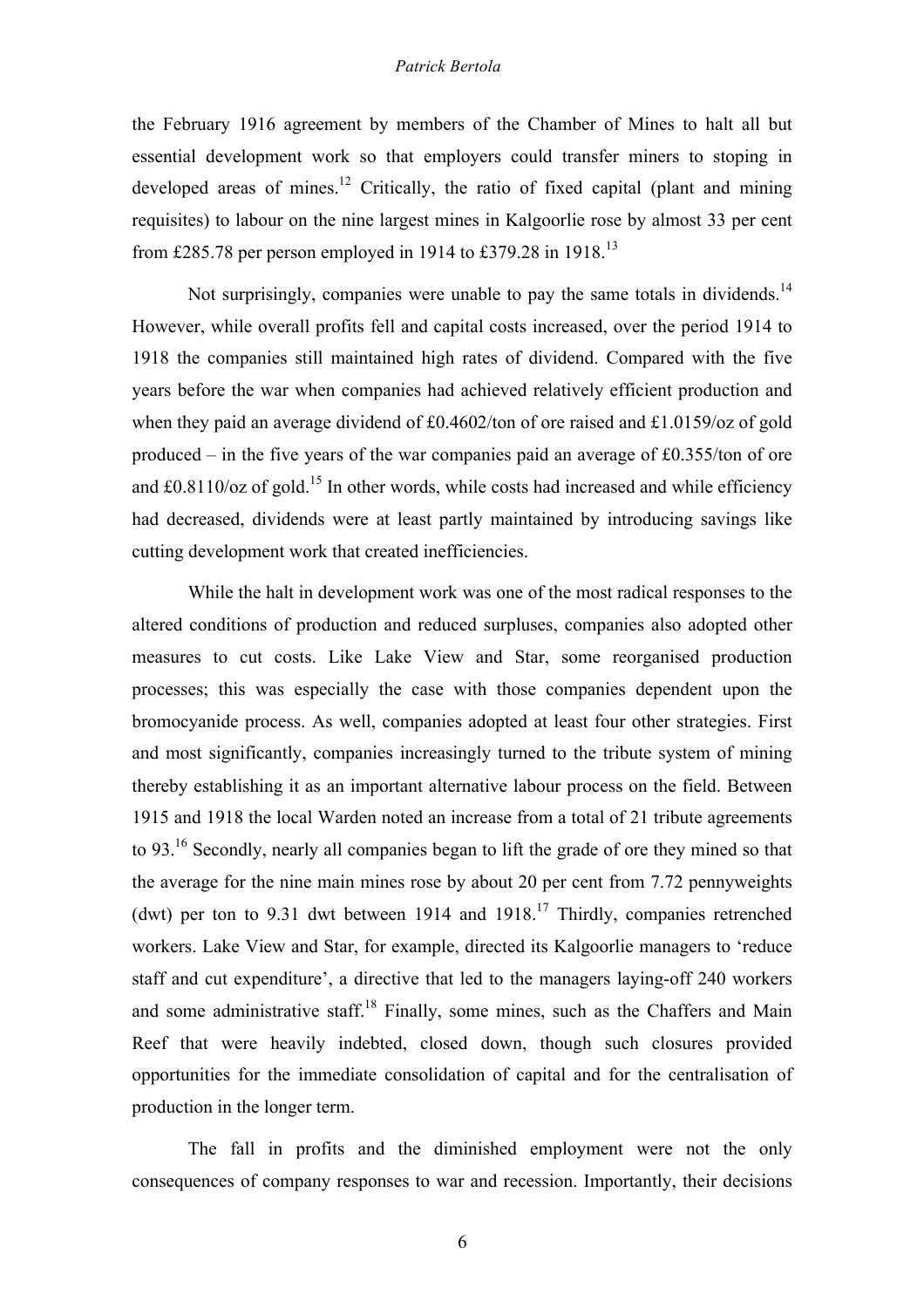to reduce development and to draw on reserves inevitably reduced the reserves of ore that were 'in sight'. Equally, it created a backlog of development work that progressively increased over the period of the war. Thus, while companies may have anticipated a return to monetary 'normalcy' after the war, they also faced major new works to return reserves to an economic level. Inevitably, continuing high material costs meant that to develop ore reserves for a return to full-scale production would prove a relatively greater burden than before. Such prospects and the poor returns on capital also caused investors to retreat.<sup>19</sup>

The Australian Government's 1915 embargo on gold exports had prevented companies from selling gold overseas during the war. Consequently, companies were unable to take advantage of higher prices for gold that were quoted, particularly in Asian markets. Like their Anglo-South African counterparts, company representatives in Australia had put considerable pressure on the Australian Government either to allow exports or to pay a bounty on gold production. In the event, in February 1919, the Australian Government acceded to submissions that the industry made through their newly formed Gold Producers' Association (GPA) and granted a temporary export permit that was later renewed.

Almost immediately, companies were able to take advantage of the higher prices. Indeed, the first group of GPA sales realised a premium of 19.48 per cent and prices for gold sold continued to increase up to a maximum premium of just over 36 per cent in the last half of 1920. Thereafter prices fell steadily (except for a short period late in 1923 and into 1924) and in November 1924, when telegraphic transfer rates exceeded the premiums, the GPA ceased selling overseas. $20$ 

The higher premium prices offered only a temporary relief from the recessive conditions. First, companies used a substantial proportion of the increased profits to continue to pay high dividends even though they faced a backlog of development work.<sup>21</sup> Secondly, costs of fixed capital and consumables did not fall in the immediate post-war period. One indicator of such prices, the Melbourne Index of Wholesale prices (all commodities), showed substantial increases (28.2 per cent) from and index figure of 1,934 in the year 1918 to 2,480 in 1920.<sup>22</sup> While the index fell thereafter and while the 1924 gold price had practically returned to the standard price, the 1924 index figure of 1,885 remained 65 per cent above that of 1914. As well, because Britain was a major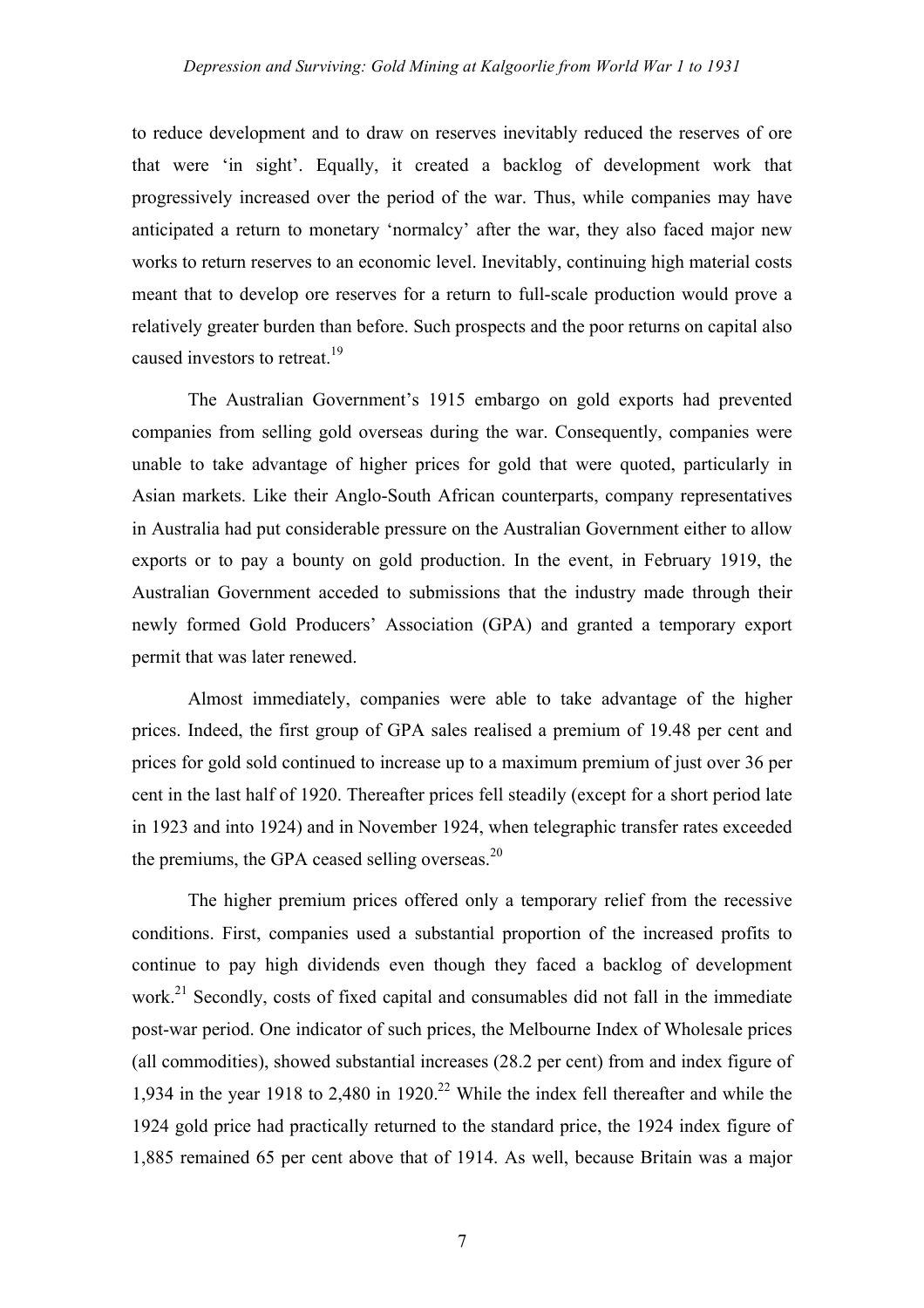supplier of mining consumables to Kalgoorlie, continuing rises in British prices generally during the immediate post-war period added to the cost pressures on gold producers. These increases were reflected in the cost of most major consumables which peaked around 1923/24 before stabilising at lower levels yet higher than those of 1918/19.23

Moreover, under changing arrangements for ore production, companies were not able to appropriate as much of the surplus as they had intended; indeed, the amount of 'windfall' profit available by way of the premium declined from late in 1920 as the selling price fell in markets such as India. At the same time as they increased their use of tributers, companies became embroiled in protracted disputes with those tributers over the respective share of the premium prices to which each was entitled.<sup>24</sup> Thus, when the Government appeared to take the side of the tributers in legislating to control tributing and after an inquiry in 1921 that recommended tributers have an equal share of the premium prices, companies cemented their view that it was preferable to return to the 'normalcy' of a classical gold standard regime. Under such classical orthodoxy, they believed that prices and wages would fall against a fixed gold price. In fact, the average price of certain important consumables did fall for much of the period after the decline of premium prices and the return to a gold standard. Moreover, under a standard system, states guaranteed producers a fixed price and a market, without the costs of realisation now borne by the GPA. This enabled producers to save the costs of marketing that were a charge on the industry as a whole and that were an increasing proportion of the now declining premium on the standard price.

Companies also faced other cost pressures. In 1920, Justice Burnside, a Commissioner in the WA Arbitration Court, modified the general mining award in several ways that acted to increase labour's share of the surplus on production. Among other provisions, he included one for two weeks paid annual leave; he significantly increased award wages and overtime rates; he effectively ruled out junior rates of pay so that pieceworkers were guaranteed not less than the minimum rate for their position; and he reduced the normal hours of work from 48 to 44 per week (including crib time). However, he also limited the award to one year. In granting the award, Burnside ruled that price increases had eroded the real value of wages.

Through the Chamber of Mines, companies had argued in the Court there should be no change upwards in wages; indeed, they held that the Court should reduce them.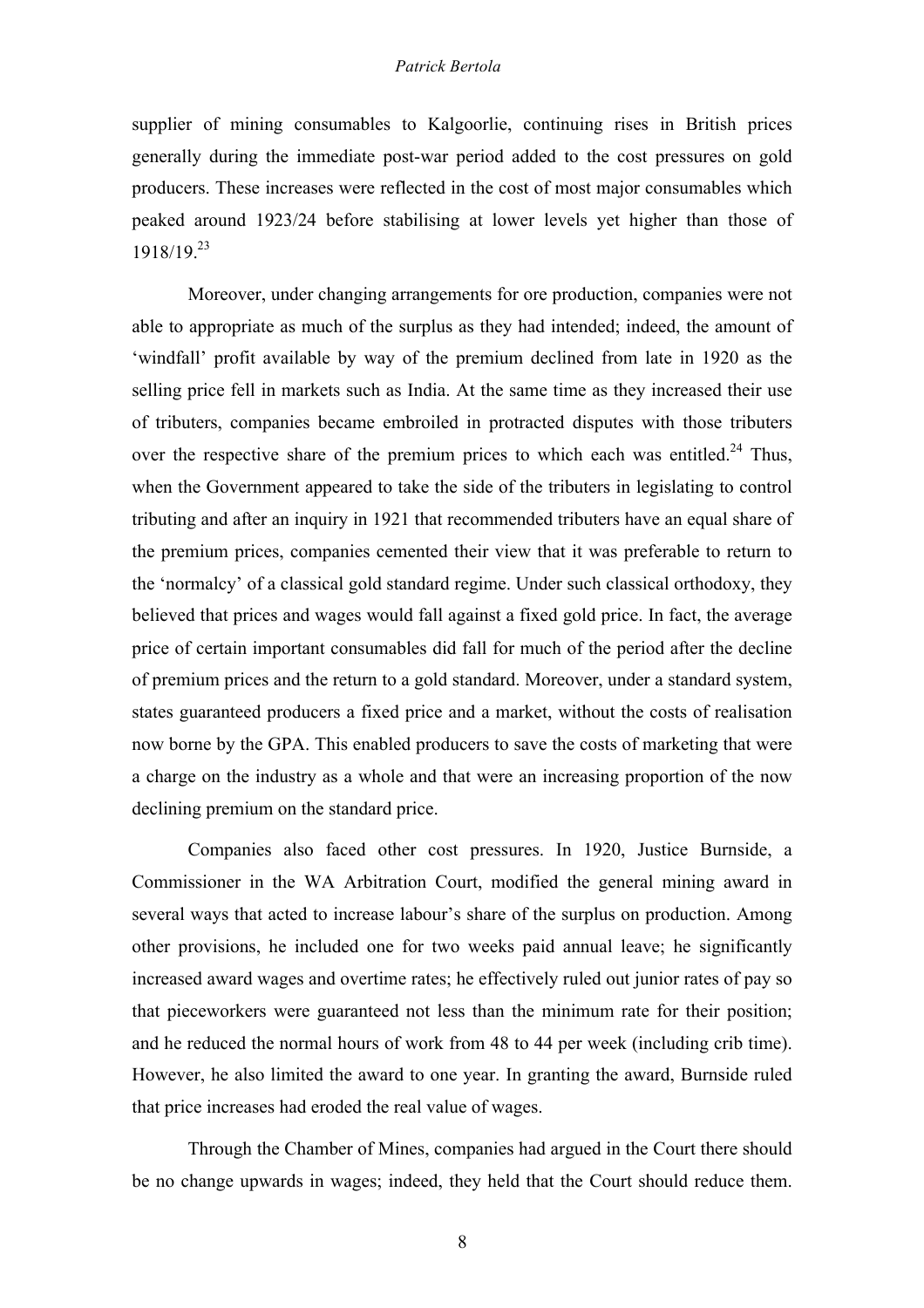This should be so, they contended, because the premium prices were not likely to continue. They argued further that as monetary stability would return because of the British Government's position on a gold standard at pre-war parity, the prices fuelling demands for improved wages and conditions would continue to fall.<sup>25</sup> The Chamber also argued that the index Burnside based his conclusions upon was flawed and that the industry did not have the capacity to pay the increases that labour sought. In fact, they claimed increases would 'destroy the industry'.26 When Burnside delivered his judgement, the companies immediately signalled that they would seek a variation at the earliest opportunity.

## **Fighting back**

Such a step was only one of a number that the companies took in the early 1920s. Even as they sought to reverse the Burnside award, one company, the Great Boulder Perseverance, was working to introduce new arrangements for production underground. By increasing its use of tributers underground, the company, which had earlier gone into voluntary liquidation, was successfully able to avoid final liquidation. Companies more generally extended tributing from 1922 and so gained considerable savings. In addition, some companies sought ways of restructuring that might effect savings or preserve capital through sale of assets and shareholdings in other companies. Finally, companies collectively and individually sought state assistance.

When the Burnside Award expired in December 1921, the Chamber of Mines launched a concerted attack on the increases the Award had effected. It lodged a new log of claims, publicly announced a warning to the AWU and other unions that it had withdrawn from the award and threatening closures and job losses.<sup>27</sup> The transfer of the dispute to the public domain reflected the forceful way that companies were prepared to act to bring about a reduction in wages and conditions. At the same time, companies increased their use of tributers and worked to create a strong sense of uncertainty as to the future of the industry in Kalgoorlie. <sup>28</sup>

In July 1922, the companies gained a minor victory when Justice Draper handed down an award that reduced the basic wage to only 15 shillings per shift. However, the fact that Draper did not greatly revise other aspects of Burnside's Award tempered this sense of success. Importantly, Draper accepted Burnside's computations of a cost of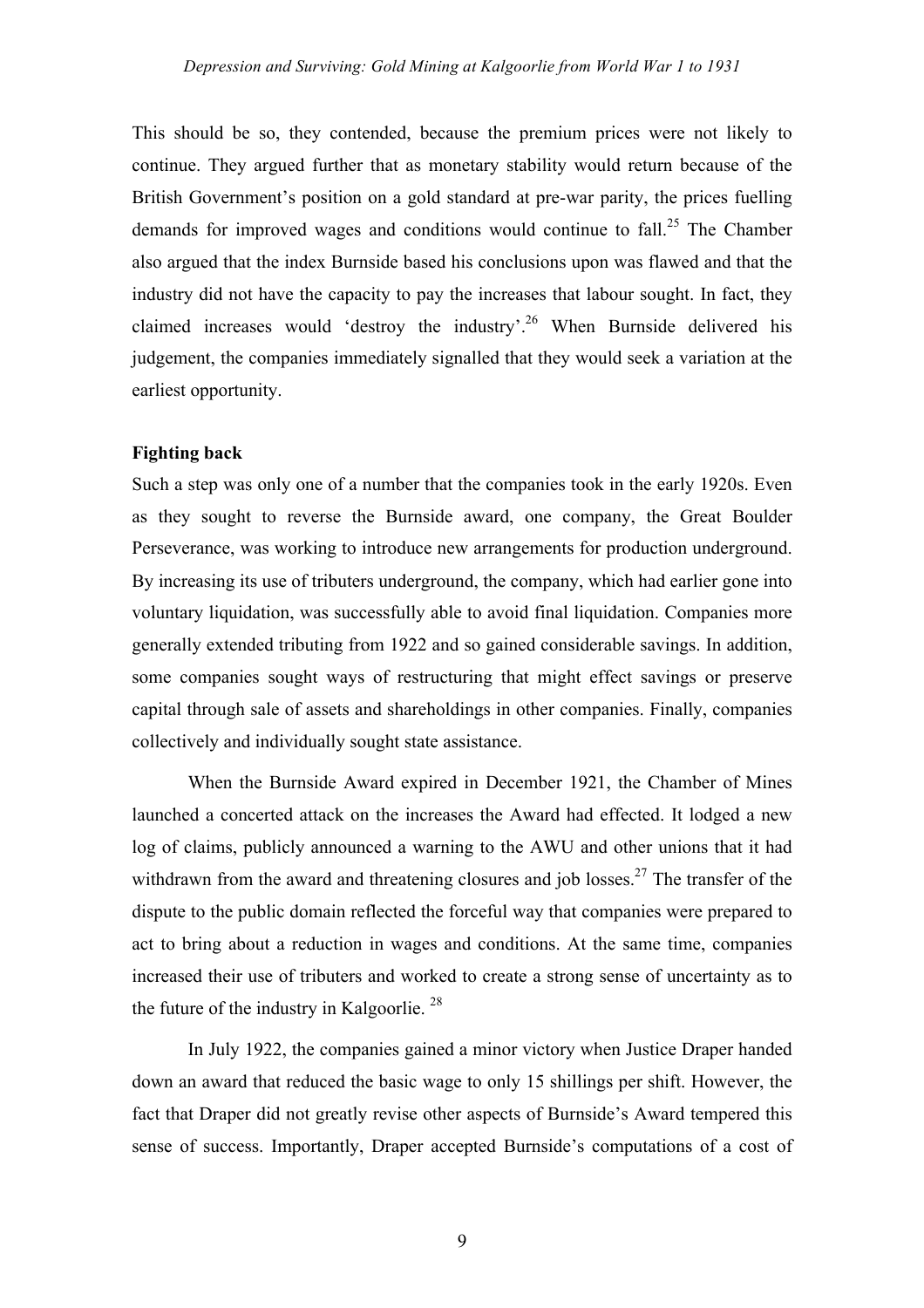living index as a reasonable basis for determining wage rates. Again, the Award was to run for only one year.

Subsequently, companies again sought to have wages and conditions varied when the Draper Award expired in 1923. Unusually, only four months passed between the expiry of the Draper Award and the hearing of the application before Justice Northmore.<sup>29</sup> In two respects favouring the employers, Northmore's decision in the case was a significant departure from the previous wage determinations. Unlike Draper, he rejected Burnside's cost of living indices and accepted the employers' argument as to what constituted a fair wage, including, at least in part, their arguments about capacity to pay. By using the 1913 award figure as an appropriate base rather than the award of 1916 as Burnside had done, Northmore was able to arrive at a minimum figure of 13s 6d per shift - close to what the companies sought. He also discounted the higher cost of living in Kalgoorlie - contemporary indices showing it to be approximately four per cent. Clearly, Northmore's Award was a significant victory for mining companies.

In a further revision of the award in 1925, Burnside granted a small increase of 10 pence per shift and took some account of the capacity of the industry to pay when setting conditions. Among others, he reduced the Sunday overtime rate from double time to one and one-third time and he refused to reintroduce a district allowance for Kalgoorlie that Draper had dropped in 1923.

While these changes were important for some sections of the mining workforce, they became increasingly less so underground because companies employed more workers as tributers in the mines and, therefore, were not directly responsible for the wages of an increasing proportion of the underground workforce. Besides the consistent increase in the number of tributes and tributers, there was a consistent fall in the size of the underground workforce, so that by the latter half of the 1920s, tributers, whose wages were not a direct concern of companies, constituted a high proportion of the underground workforce. Significantly, union membership reflected these changes for, in the case of the AWU, it fell from 2,983 to 1,592 between 1921 and 1923.

In June 1926, the AWU served a new log of claims on companies in which it sought to arrest this change in the nature of relationships between labour and employers in the Kalgoorlie mines. Besides seeking to reverse several unfavourable aspects of previous awards, the union sought to create a situation that might counter the increasing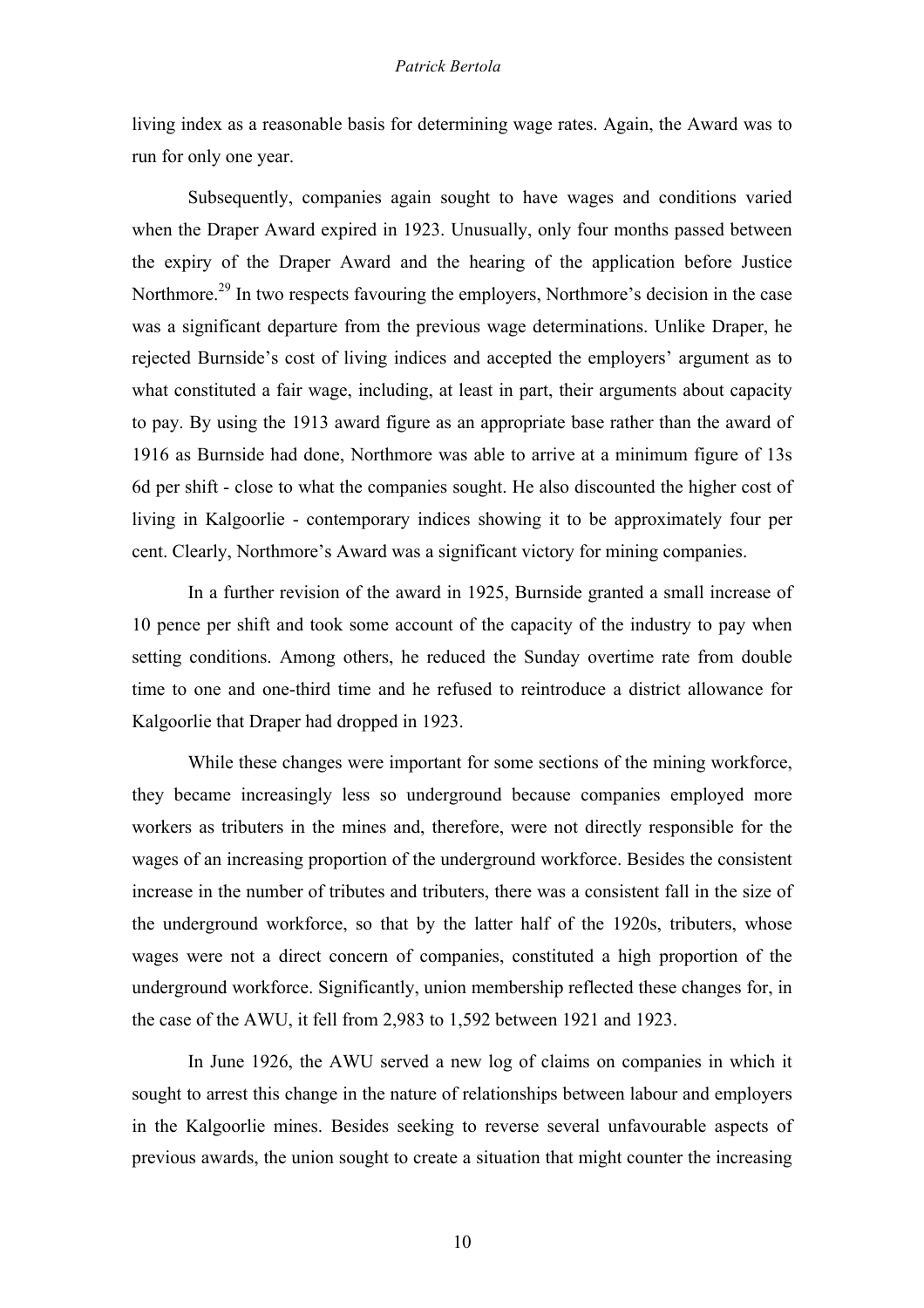use of tributers, and to arrest what it saw as a decline in piecework rates. In making these claims, the union was particularly critical of tributers – either those working tributes themselves or those who arranged for others to work the tribute area – increasingly using southern European labour at contract rates even below the minimum award rates for miners and truckers.<sup>30</sup> Through a process of protracted negotiation, companies were able to delay arbitration and the Court did not give a decision until August 1927 and then the Commissioner rejected almost all the union claims.

Having secured wage restriction, companies moved to challenge the conditions under which they employed labour in the mines, especially those affecting productivity. Early in 1928 when the prevailing practice was for all mines to close down for two weeks from Christmas to early January, companies began a concerted effort to break union resistance to the rotation of annual holidays. Rotation would enable companies to work mines and plant continuously, an immediate increase of 4 per cent in annual working time. Managers, Bewick Moreing, asked the Under Secretary for Mines, whether the Government could 'induce a more reasonable spirit in the interpretations of industrial conditions' particularly the question of holidays.<sup>31</sup> While S.W. Munsie, Labor Minister for Mines, was sympathetic and would 'at the earliest opportunity endeavour to influence the Union at Kalgoorlie' to accept alteration of the existing practice.<sup>32</sup> the unions refused to accept rotation.

The Chamber of Mines continued its efforts to change the holiday arrangements. While it was not successful until 1931, it is noteworthy that it continued to enjoy the help of the state in its efforts. The Chamber of Mines had the support of J. Scaddan, Minister for Mines in the new Nationalist Government. Scaddan openly supported the change and its alleged benefits,  $33$  and worked to facilitate changes such as the extension beyond the Christmas period of the annual holiday concession fares from Kalgoorlie, in the hope of overcoming union objections.<sup>34</sup> When unions finally accepted the offer in September 1931, companies consolidated the gains they had made in containing labour costs through arbitration during the 1920s. Further, the September agreement included removal of the award clause limiting shift work in precisely defined 'hot' areas in mines to six hours.<sup>35</sup> Besides potentially increasing working time in some places, the concession was vital for companies because underground temperatures increased at depth and it was at depth that companies had to look for much future development and production.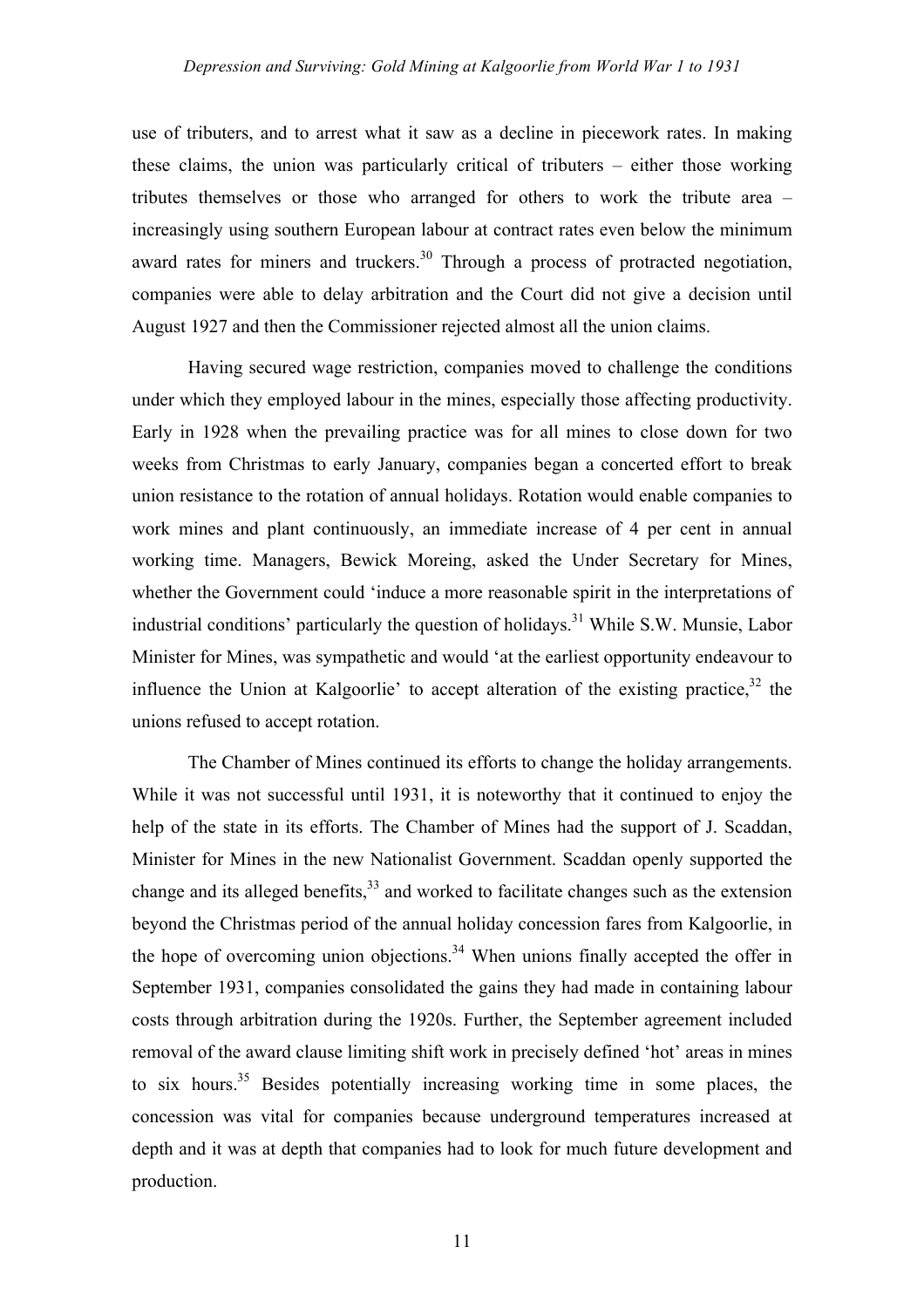## **Tributing**

Besides working to cut labour costs by reducing wages and conditions in those departments of mining where they still directly employed labour, companies also sought to introduce the practice of tributing (as noted previously) which had long been a part of mining internationally and in Australia.<sup>36</sup> By using it as an alternative to directly employed or contracted (piecework) labour, companies were able to avoid selective mining in their main workings, to limit the costs of development work, to reduce labour costs, and to increase profits. Where a company such as Lake View and Star chose to reorganise production, tributing played an important role; for, while it did not generate the surpluses that could finance such a change, it reduced the cost of labour so that Lake View and Star could be confident of retaining the bulk of the additional surplus from reorganised production.

The level of tributing in Kalgoorlie is evident in the numbers who replaced underground labour contracted directly to the companies. At the end of 1925 there were in force 141 tributes employing between 350 and 420 miners on Kalgoorlie mines, an increase of 25 per cent on the numbers at the end of 1922. The numbers increased markedly over the decade so that it is estimated that in 1930 between 60 per cent and 75 per cent of the underground workforce in Kalgoorlie mines were working as, or for, tributers.<sup>37</sup> Tributing only declined in the 1930s after the gold price increased and after the State Government intervened through legislation.

Tributes were, in essence, agreements by mines to allow subcontractors to work parts of their mines. Of course, the terms and conditions reflected the historical circumstances of the particular locale and the conjuncture. In return for an agreement, tributers paid a royalty according to the grade of ore they mined, and also certain charges. They bore the costs of development work, of breaking and trucking ore to the hauling shaft, of haulage to the surface, and of crushing and extraction. In short, the tributer was responsible in one form or other for all the costs of producing and realising that gold, and on a scale of costs that was directly variable with the grade of ore the tributers mined.

Of course, tributes were also favourable to some miners. The capacity to profit depended on good fortune or good favour, though, as noted above, sliding scales of royalty and payment would ensure that the company also shared their good fortune. Besides, tributers who employed others to work their tributes were able to find cheap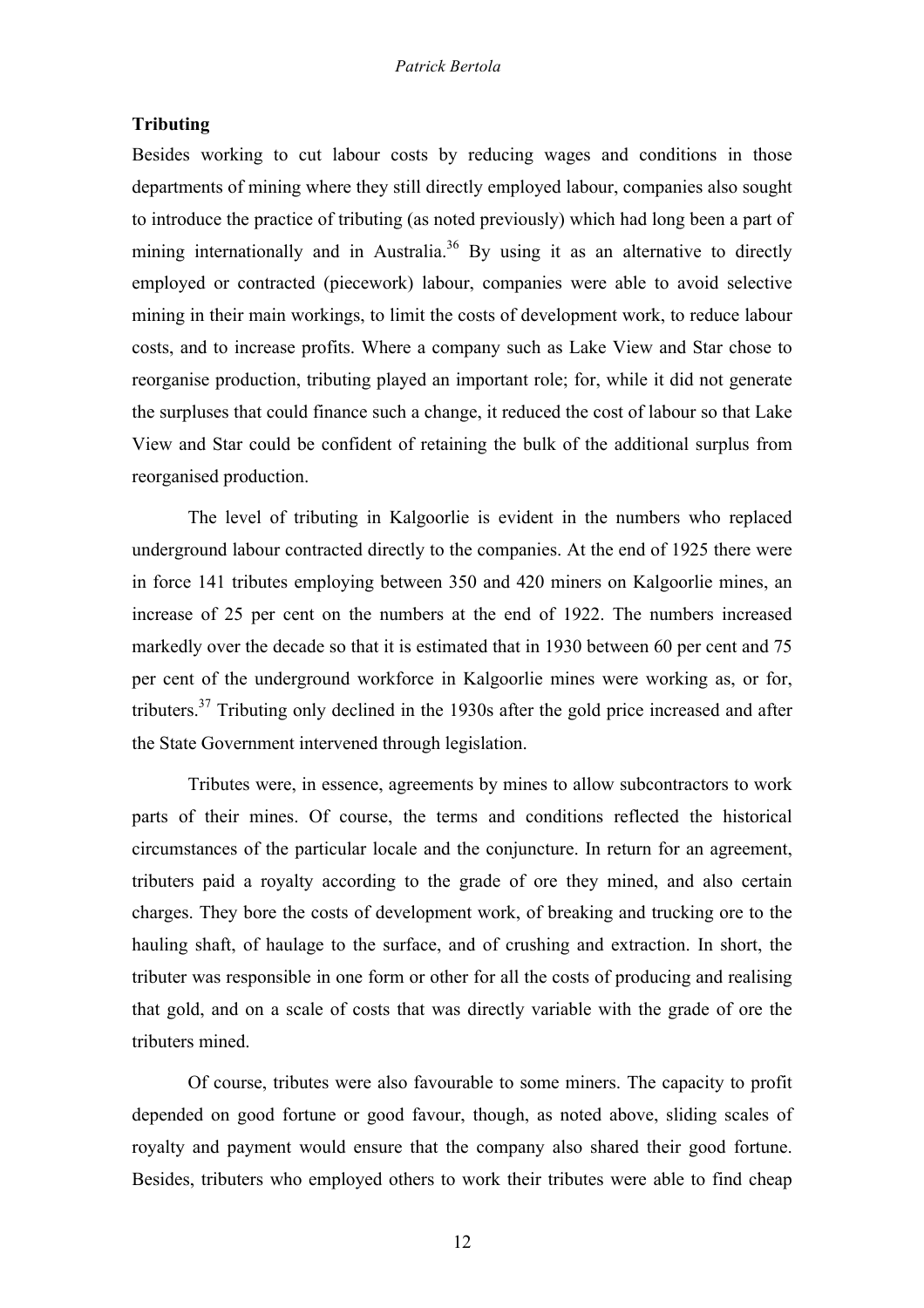contract labour at a time when there was a ready reserve of labour that would work at below award rates; something of which the AWU was especially critical.

This change in the arrangements for production was particularly important in the case of the Lake View and Star mine, which had very high numbers of tributers from the mid-1920s. In the year to 30 June 1931, the company treated 94,370 tons of its own ore with a standard value of £171,170 while its tributers mined 78,741 tons of ore that yielded gold with a standard value of £435,286. On the one hand, treatment of tributers' ore brought direct income so that under the Mining Act's various scales of royalty and charges, the company would have earned a total of about  $\text{\pounds}245,000$ .<sup>38</sup> As well, because the company only paid for gold at £4 per fine ounce, nearly 5s per ounce less than the Mint price, it profited to the extent of another £25,600 (less the costs of refining/realisation) on the tributers' gold. On the other hand, the company also benefited from the arrangements because of the economies of scale it provided: underground and haulage equipment were fully utilised; its treatment plants operated closer to capacity; and its service departments and surface workers were fully employed in meeting the needs of both its contract workers and of the fee-paying tribute workers.

Similarly, other mines benefited. In the year to 31 December 1928, the Great Boulder Pty mine had treated 36,744 tons of tributers' ore for 50,484 ounces of gold. This gold had yielded the company a royalty alone of £43,133.19.7.<sup>39</sup>

## **Turning point**

Tributing was one important part of Lake View and Star's strategy of restructuring its operations in Kalgoorlie to achieve cost savings through economies of scale in production and treatment. It also sought to do so by centralising operations to consolidate ore handling and processing from its leases. In so doing, the company attempted to emulate aspects of the group system of mining that had developed on the Rand gold mines in South Africa. However, it was only able to complete the process of restructuring when it could attract overseas investment capital in the latter half of the 1920s.

While Lake View and Star had consolidated property and acquired companies that had failed, for much of the early 1920s Lake View and Star struggled to retain its profitability and to transform the scale of production. Like others, it suffered from the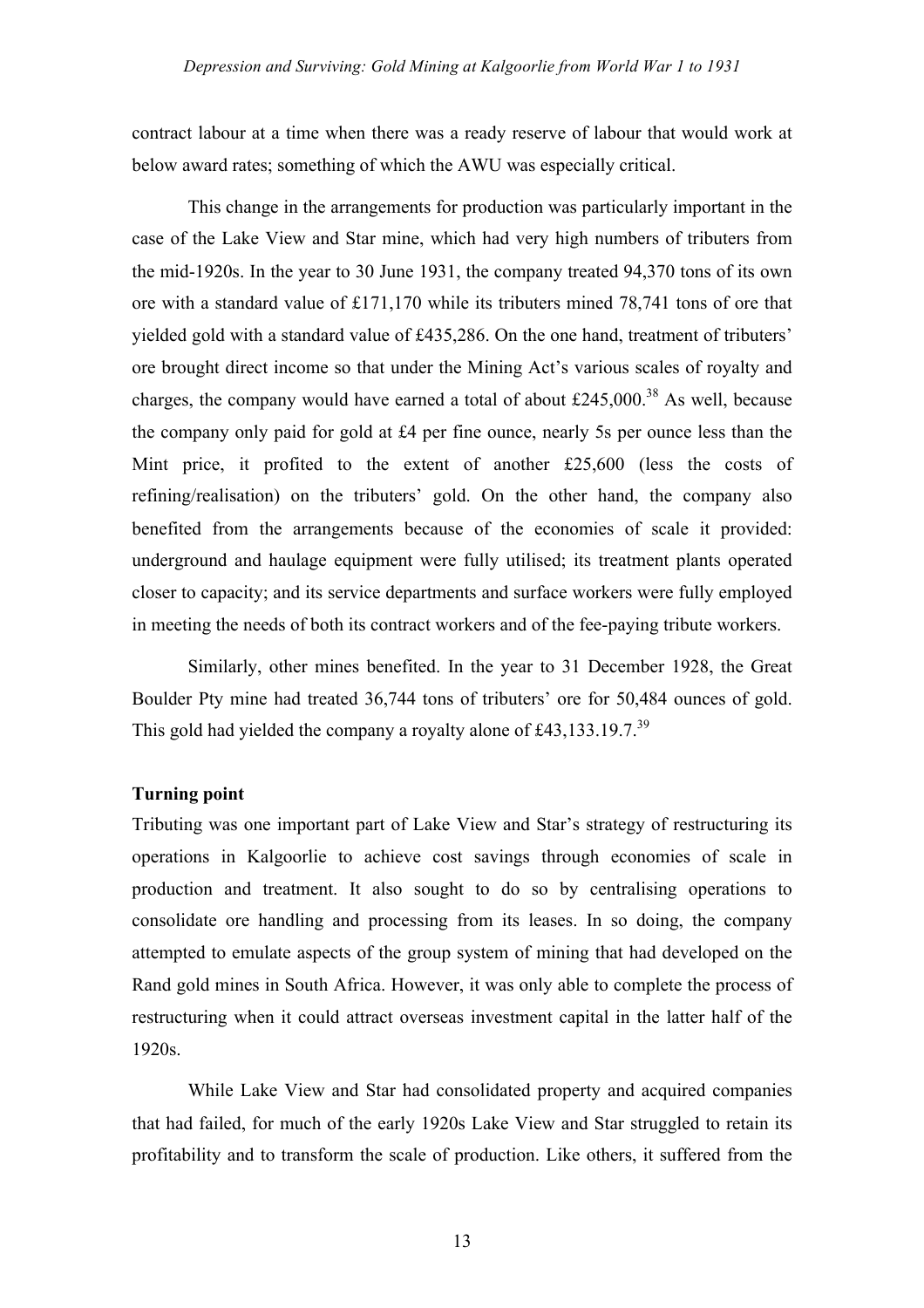external conditions and those arising from operating decisions made during and shortly after the War. However, by the beginning of the 1920s Lake View and Star commanded the resource of property needed to expand low grade production using existing technology, yet it struggled to raise the capital necessary to fund the processes of acquiring additional property and the fixed capital needed to reorganise and expand its mining and treatment operations. Notwithstanding, Lake View and Star made some headway in two ways. First, it acquired the Ivanhoe Gold Mine in 1924, gaining access to its considerable cash reserves and mining property that could readily be worked by tributers. Second, and more significantly, because it commanded sufficient mining property, it increased its tributing workforce after 1923 more rapidly than others in Kalgoorlie. With tributing as a source of profit and operating capital, the company was able to do considerable work on preparing for larger scale production and to participate in developments regarding the application of froth flotation to gold concentration.

Yet substantive progress was hampered by its reliance on financing from production. The turning point for the company came in 1928 when Consolidated Gold Fields of South Africa gained control and began a series of large investments in this and the Wiluna gold mining area in Western Australia.

The case of Lake View and Star was atypical, for most Kalgoorlie companies were not yet able to effect the amalgamations and reorganisations that a series of state inquiries during the 1920s had promoted. The Boulder Perseverance company exemplified the problems that faced some companies, especially the group of small to medium scale producers. The increased costs and the lack of sufficient development work during the war caused the directors to place the company in liquidation after the war and to rely extensively on tributers for production in the early 1920s. While it was able to build up some ore reserves and to increase the grade of ore that it mined, and while it had greatly reduced its reliance on tributing after 1923, Boulder Perseverance could not raise new capital for plant extensions and renewal except at rates that the directors deemed unserviceable. Consequently, over the decade of the 1920s working profits for Boulder Perseverance gradually declined to the point where, in the 15 months to 30 December 1930, it reported a loss of £801 on gold production valued at £224,355. $^{40}$ 

In the face of the depressed conditions, a number of other medium and even large producers chose to close their operations. In this category were the Kalgurli Gold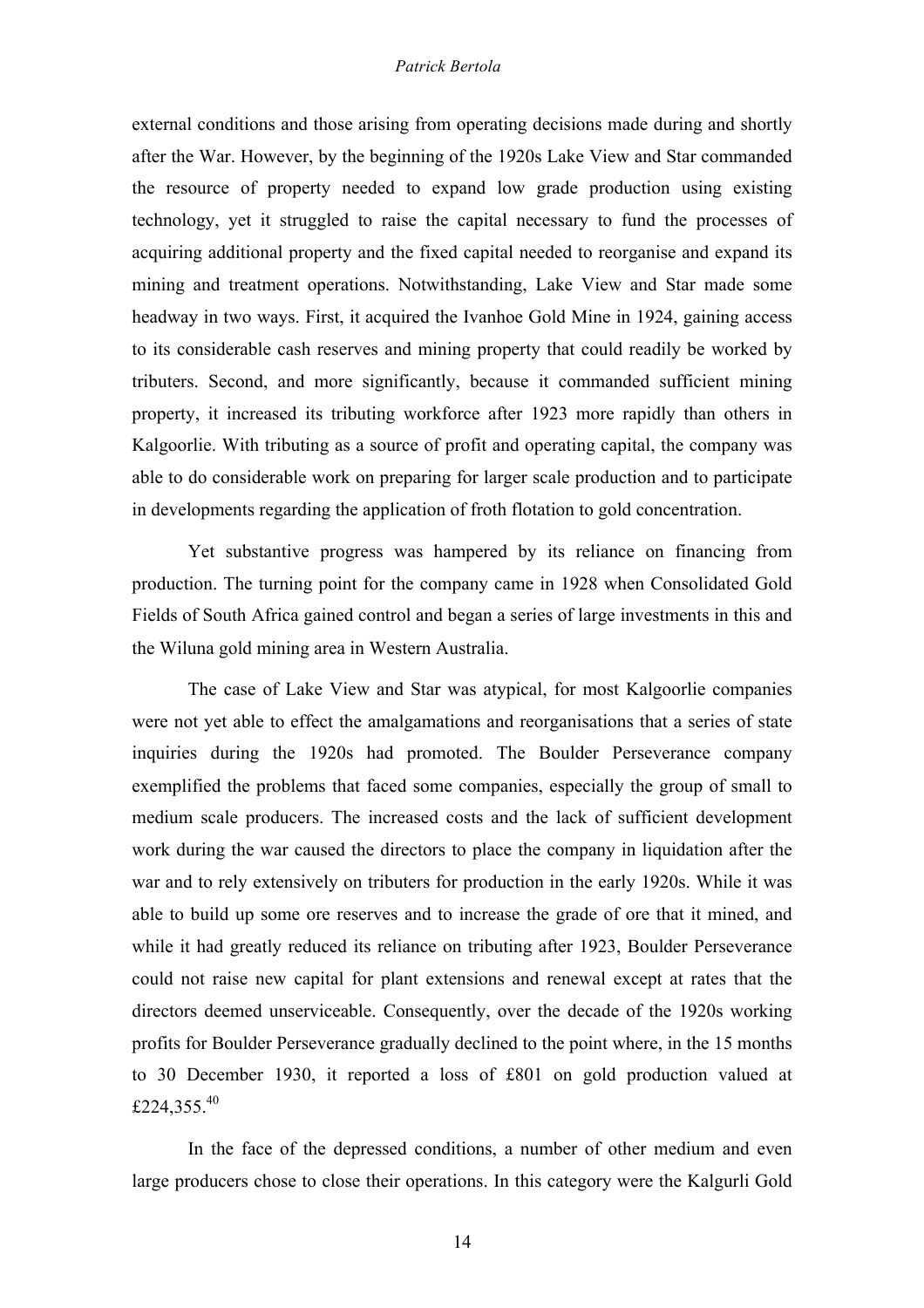Mines, Ivanhoe Gold Mines, Associated Gold Mines, and the Oroya Links Company. Their decisions to withdraw provided opportunities for other companies to increase their leasehold property and plant, in particular, the Lake View and Star company. Together with the property of the Chaffers Gold Mining Company which it purchased from the receiver in 1915, the properties that it purchased in the 1920s gave Lake View and Star control over the largest lease area on the Golden Mile and access to considerable plant that it used to treat tributers' ore in the 1920s.

The recession even forced larger companies to close or to adopt radical measures to survive. The Golden Horseshoe Estates company struggled for much of the 1920s in the face of limited ore reserves and almost no forward development work, a direct consequence of the policies it had adopted to meet the wartime conditions. From the mid-1920s it limped along with government assistance and in 1926 it was forced to suspend operations. It failed in attempts to gain local finance with prospective purchasers like the wealthy Melbourne Baillieu family being 'quite cold on it'.<sup>41</sup> Shortly after, control of the company passed to the London group linked to the old Associated Gold Mines of WA and in 1929, Lake View and Star, now under the control of Consolidated Gold Fields, purchased the mine and plant in Kalgoorlie.

The Great Boulder company had long been seen as the most successful of the Kalgoorlie companies. Its holdings included the richest leases retained by the Adelaide syndicate responsible for pegging much of what was to become the Golden Mile and, for the period to 1921, its cumulative dividends of £5,925,550 made up 26.68 per cent of the field's total.<sup>42</sup> It did not pay a dividend in 1923 and after paying a small dividend in 1924, it did not pay anything further until 1929 by which time it had introduced tributers to the mine. Like others, the company suffered from the effects of the war and the measures most companies adopted at the time. However, unlike others, its manager refused to employ tributers during the early 1920s until, having virtually exhausted its proven and developed reserves of ore, it became apparent that the company could not continue in any other way. From November 1926, it opened the upper levels of its mine for tribute and within a year had registered over 40 tributes on its leases. Significantly, its poor operating position prevented it from effecting an amalgamation with the ailing Golden Horseshoe Estates company in 1927; an amalgamation could have provided the basis for a large-scale, consolidated operation on the western part of the Golden Mile.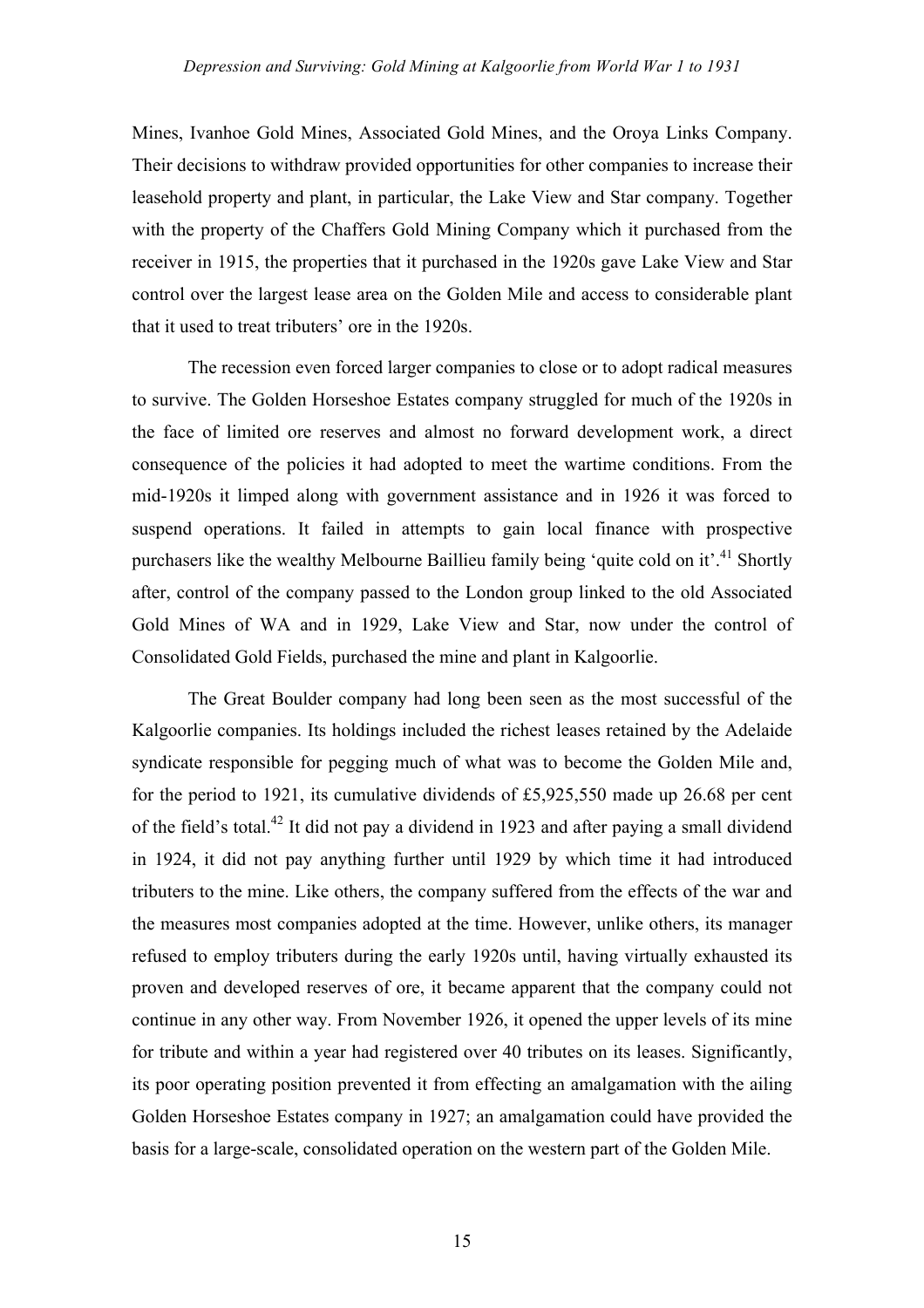## **Seeking concessions**

The process of amalgamation of property that characterised the faltering industry during the period of the war and the 1920s was one that grew out of the 'natural' operation of mining as a capitalist enterprise. However, during the mid-1920s the State Government sought to force companies into a more radical process of amalgamation of property and concentration of treatment processes. Yet it was unable to do so, for companies in Kalgoorlie resolutely resisted attempts by the State to use the recommendations of a Royal Commissioner as a pre-condition for aid to the industry. Undoubtedly, companies did so because those recommendations and the means by which the State Government sought to implement them lay outside the logic of their processes of capital accumulation.

In broad terms, Kingsley Thomas, the Chair of the Commission, recommended that the industry in Kalgoorlie consolidate into two 'group' mines, that it introduce labour saving devices, and that it centralise services and operations within the industry. The State Government was keen to pressure companies to adopt the recommendations without conceding further reductions in wages and by making some specific proposals conditional on industry action. Not surprisingly, industry declined to limit their own power to direct the course of their actions and defended their position with the refrain that their woes were almost entirely due to high wages and generous award conditions.

The companies so steadfastly resisted any attempt to force change upon them that by the end of 1926 the State Government had virtually abandoned any attempt to do so and subsequently conceded extensive aid to the industry. The only major area where companies appeared seriously to consider Thomas' suggestions was when they jointly agreed with the State to investigate a centralised power supply for the mines. However, negotiations revealed irreconcilable differences over the guarantees the State wanted regarding implementation of other of Thomas' recommendations, and when neither side would give ground and when uncertainty grew about the actual cost of power to be supplied, the companies declined to proceed with the scheme. $43$ 

Notwithstanding the state's stated policies on aid, companies were able to gain vital assistance from it during the latter half of the 1920s. The industry requested, and was granted, significant concessions and support in the form of special assistance. More generally, besides ensuring adequate labour and a formal arena for working out awards, the state also ensured that the necessary social and technical conditions for continued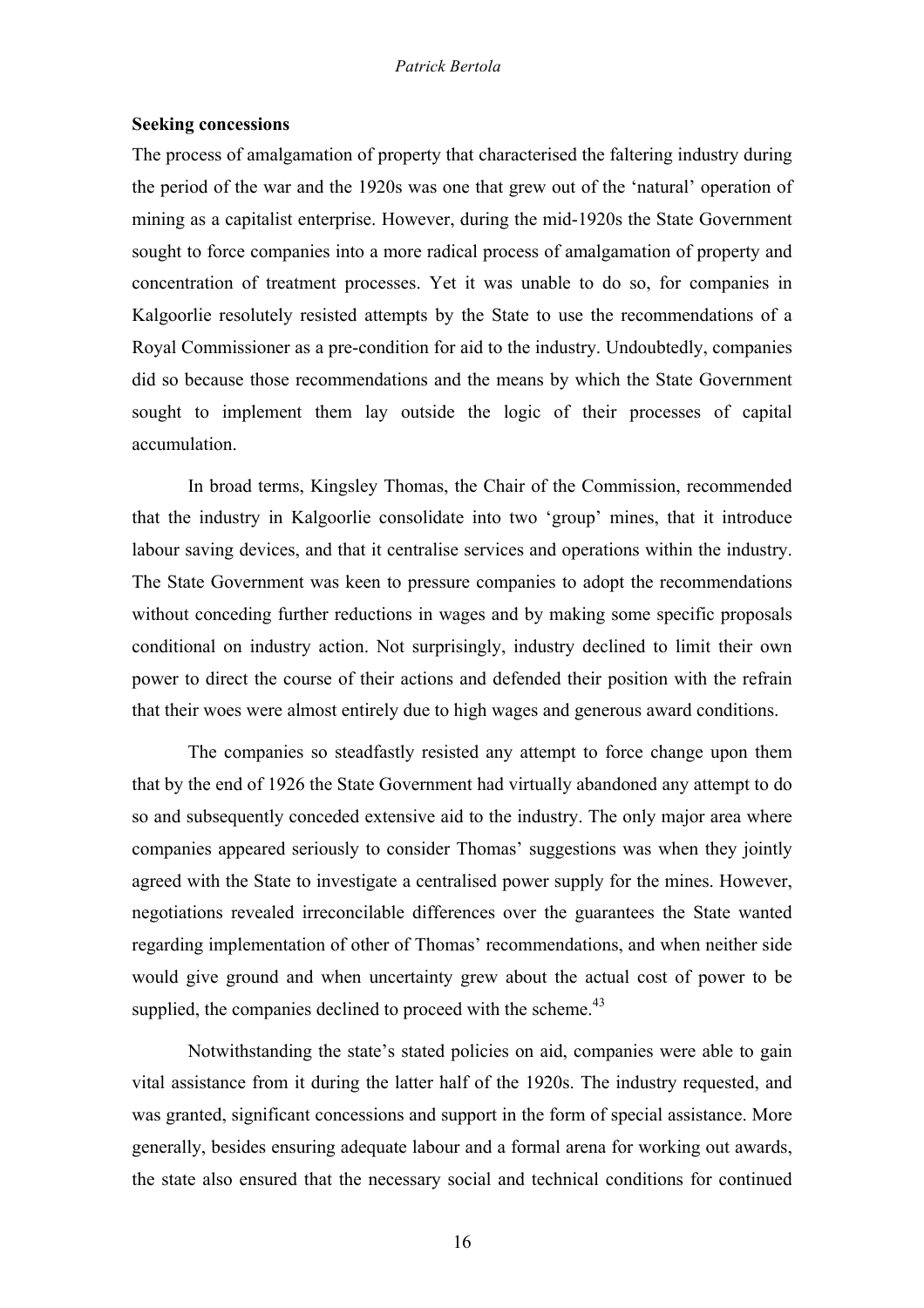gold mining existed by taking responsibility for certain health costs and for continuing education and critical research into new treatment technology for the industry. In 1930, after a long debate, it also provided a bonus on new gold production.

Special assistance took the direct forms of taxation relief, reductions and rebates on infrastructure costs such as rail and water charges, loans for mine development, and payment of workers' compensation insurance charges. In August 1924, the Commonwealth extended exemption of gold mining profit from income tax until mine owners had recovered the whole of invested working capital. This benefited Kalgoorlie companies because expenditure on new plant and development could be offset against profits.

Of more benefit to Kalgoorlie producers were changes to the Commonwealth Income Tax Act in September 1924, which exempted from tax all income and dividend income derived from companies principally engaged in gold mining. Industry representations to the State Government also brought some positive response though it was only prepared to grant reductions in income tax and dividend duty related to profits from new mining ventures.<sup>44</sup>

The state also provided substantial rebates on water charges. Indeed, the Mitchell Nationalist Government's decision to reduce water costs in 1923 was a major concession: an assured supply of cheap fresh water was important for mining companies because of its use in all mining processes; and, cheap water had an important bearing on the cost of living in a remote region and, hence, on the price of labour. In the period to the end of 1929, the rebates saved the Kalgoorlie companies a great deal in direct charges: on average about £50,000 per year and £310,753 in total.<sup>45</sup>

In the matter of freight concessions, the State Government was more circumspect in its support. On the one hand, it was mindful that any reduction for the mining areas would place pressure for a rise in rates applying to the other main user, the agricultural sector. On the other hand, the State Government needed to convince unions that its pragmatic approach to the realities of the situation would somehow benefit others besides mining companies in unspecified ways. In August 1924 when he met a union deputation, M.F. Troy, the Labor Minister, noted that he intended to support freight concessions to the industry, wishing 'to help the industry and to try to restore it to prosperity'. Furthemore, even though the government might 'resent it also' they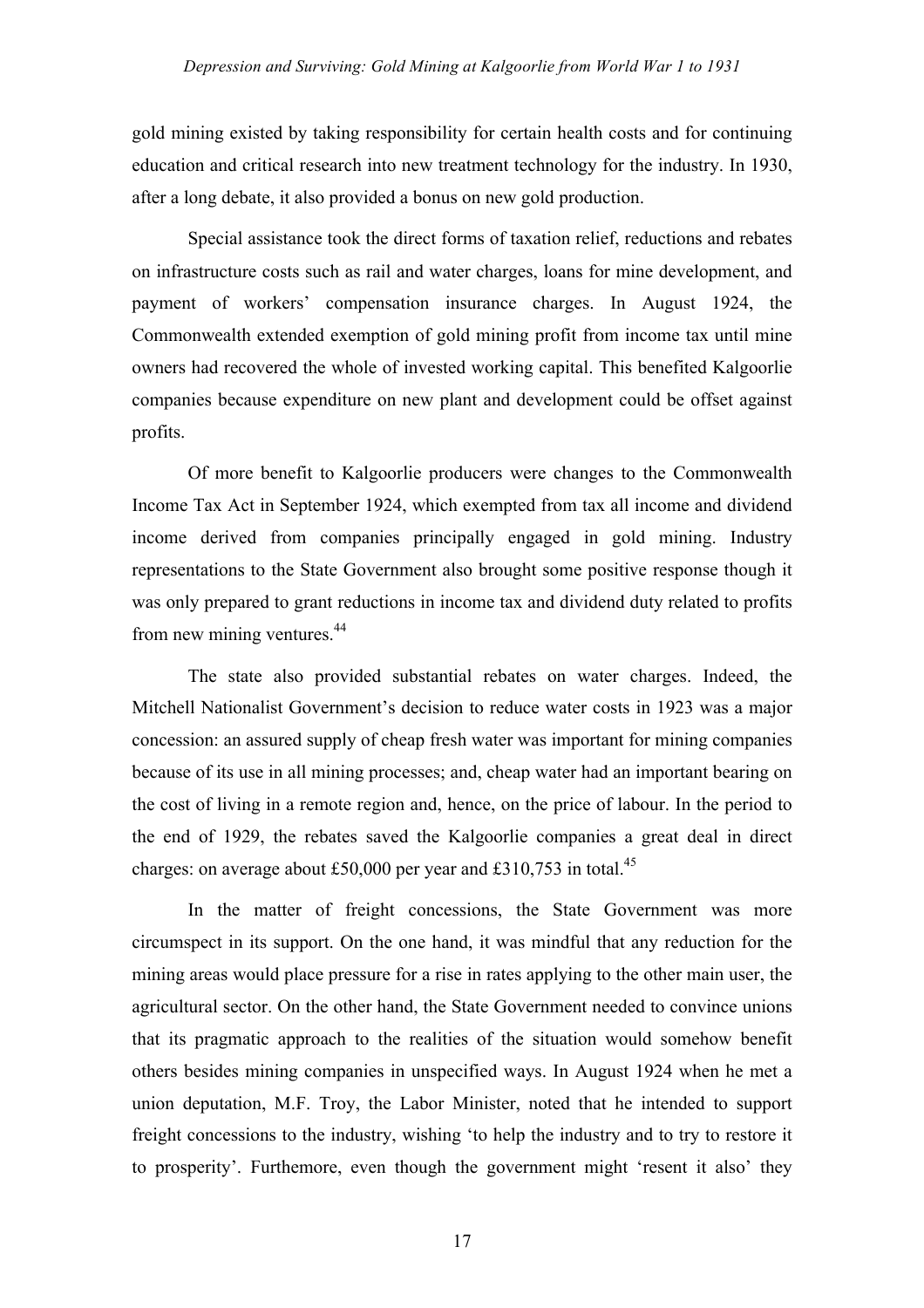ought 'not to take objection to the concessions…(if) the companies do not reciprocate…by giving workers a fair deal…because we think it gives greater advantages<sup>'.46</sup> The concessions on rail freight to the gold mining industry generally rose from £898 in 1925 to £17,372 in 1929.<sup>47</sup> Together with the reduction in water prices they gave a substantial benefit to Kalgoorlie companies in the latter half of the 1920s.

When Parliament passed amendments to the Workers' Compensation Act in 1925 raising the rates of premium payable under the Third Schedule of the Act, the State Government again acted to assist the gold mining industry. First, it refrained from gazetting the changes until 1927. Secondly, it accepted the industry argument that the increase in the rate from  $£2.17.10$  per cent to £7.7.10 per cent would halt their expenditure on research work and conversion of plants, and would undermine confidence of shareholders in the industry. Through the Chamber of Mines, the industry persuaded the State to pay Third Schedule premiums, initially for one year from the beginning of October 1927 and eventually until the end of March 1930. Across this period, the total assistance amounted to  $£83,154.19,10<sup>48</sup>$  Because they employed over half the persons working in gold mining in WA at the time, the Kalgoorlie mines were the chief beneficiaries of this assistance.

Government assistance not only took the form of general concessions, but was also directed to particular companies. In January 1926 the State Government guaranteed a £50,000 loan from the Bank of New South Wales to the Golden Horseshoe Estates Company and in 1927 it granted the company £5,000 out of a Commonwealth Disabilities Grant.

Of equal importance was the assistance that the state provided by socialising the health and rehabilitation costs of treating workers affected by the poor ventilation and 'dry' operations in many gold mines. Even though the extensive ills were preventable and directly the result of productive processes and lack of action on the mines, the State Government began to consider taking responsibility for the welfare of those workers when it first considered legislation to withdraw miners suffering defined diseases from the industry. Following proclamation of the Miners' Phthisis Act in September 1925, the state assumed responsibility for substantial compensation and for employment of miners withdrawn from the industry.<sup>49</sup>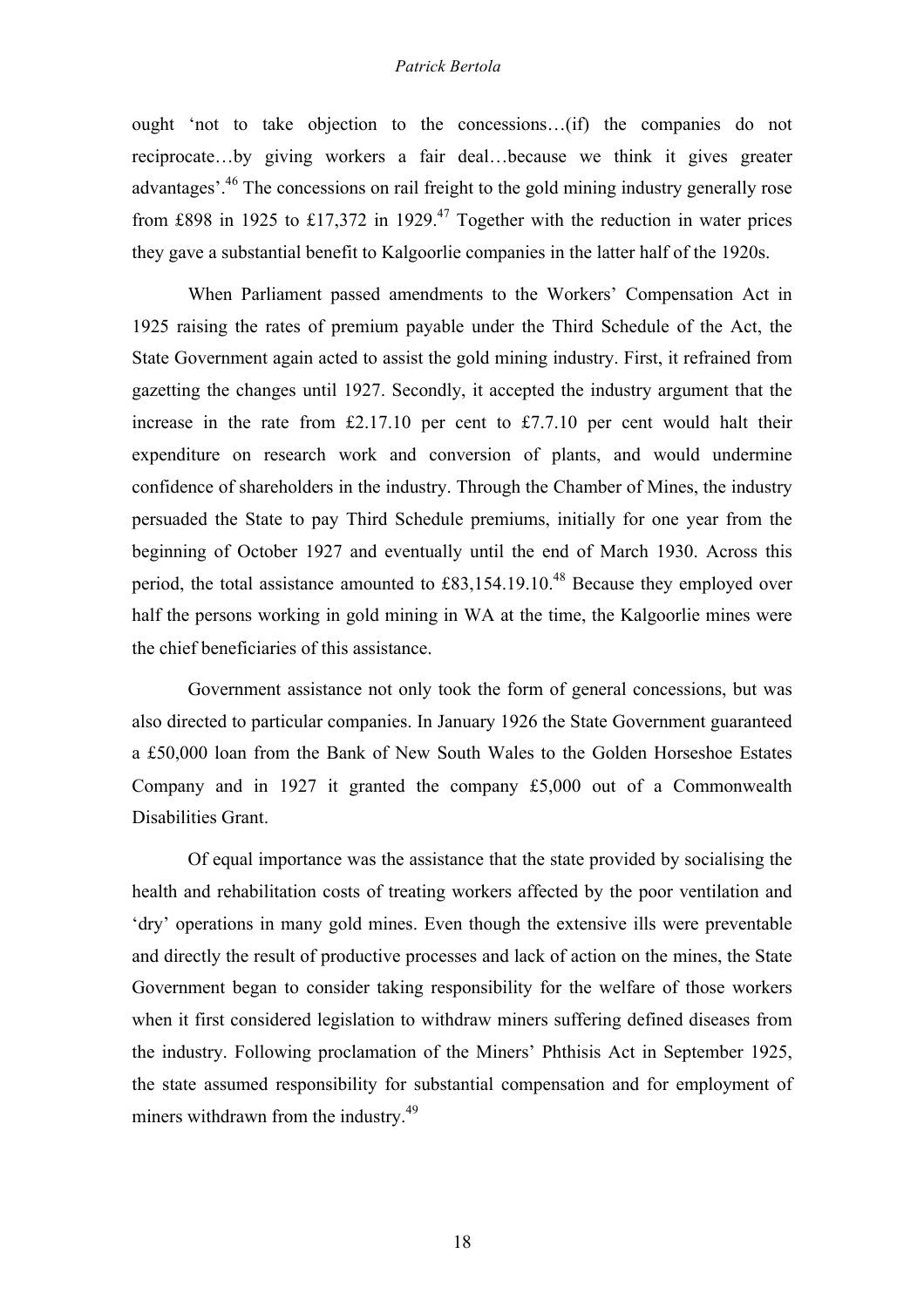That the state bore these costs did not mean that it intended to do so in the longer term. As Senior Mines Inspector Phoenix noted in his report for 1927, 'Liability for industrial diseases may be looked upon as a portion of the cost of production that should be a charge upon the industry'.<sup>50</sup> Indeed, changes to workers' compensation premiums went some way towards that end. However, in its actions over health during the 1920s and as with other assistance the State was mindful of the industry's '[in]capacity to bear the burden'. $51$ 

Along with subsidising the health costs of the gold mining industry during the 1920s, the state also provided support for education and research that ensured the technical conditions for the reproduction of the industry. Apart from the ongoing work of the Mines Department, it did so through the School of Mines, an institution that generated the necessary technical labour for the industry. Besides, from 1923, the School extended the work of its Metallurgical Laboratory to include research on the application of froth flotation to the concentration of gold in sulpho-telluride ores. The work of A.S. Winter and B.H. Moore, proved that the flotation process could be applied with significant cost saving over existing methods. Their work began in 1923 almost a year before that of local companies and when those companies suspended their experimental work Winter and Moore carried on to prove the process that was an important part of the recovery in the 1930s.

The timing of such assistance was critical for it reflected action by the state to socialise costs or risks that mining companies were not prepared to take during a period of recession. Moreover, by taking such risks and developing the knowledge base, the state provided companies with a much quicker route to the application of new costsaving technology and, therefore, accelerated the industry's recovery by allowing it to reduce costs early in the boom period of the 1930s. This was particularly so in the case of Lake View and Star which acted to restructure in the 1920s and which benefited from the decision of Consolidated Goldfields to invest, enabling it to implement the new treatment process some four years ahead of other Kalgoorlie companies.<sup>52</sup>

Finally, the campaign to introduce a gold bonus was one further means by which the Kalgoorlie producers sought relief during the depression of the 1920s. It was a campaign that received strong support from the State Government but which the Commonwealth consistently opposed. Initially, the Kalgoorlie Chamber of Mines,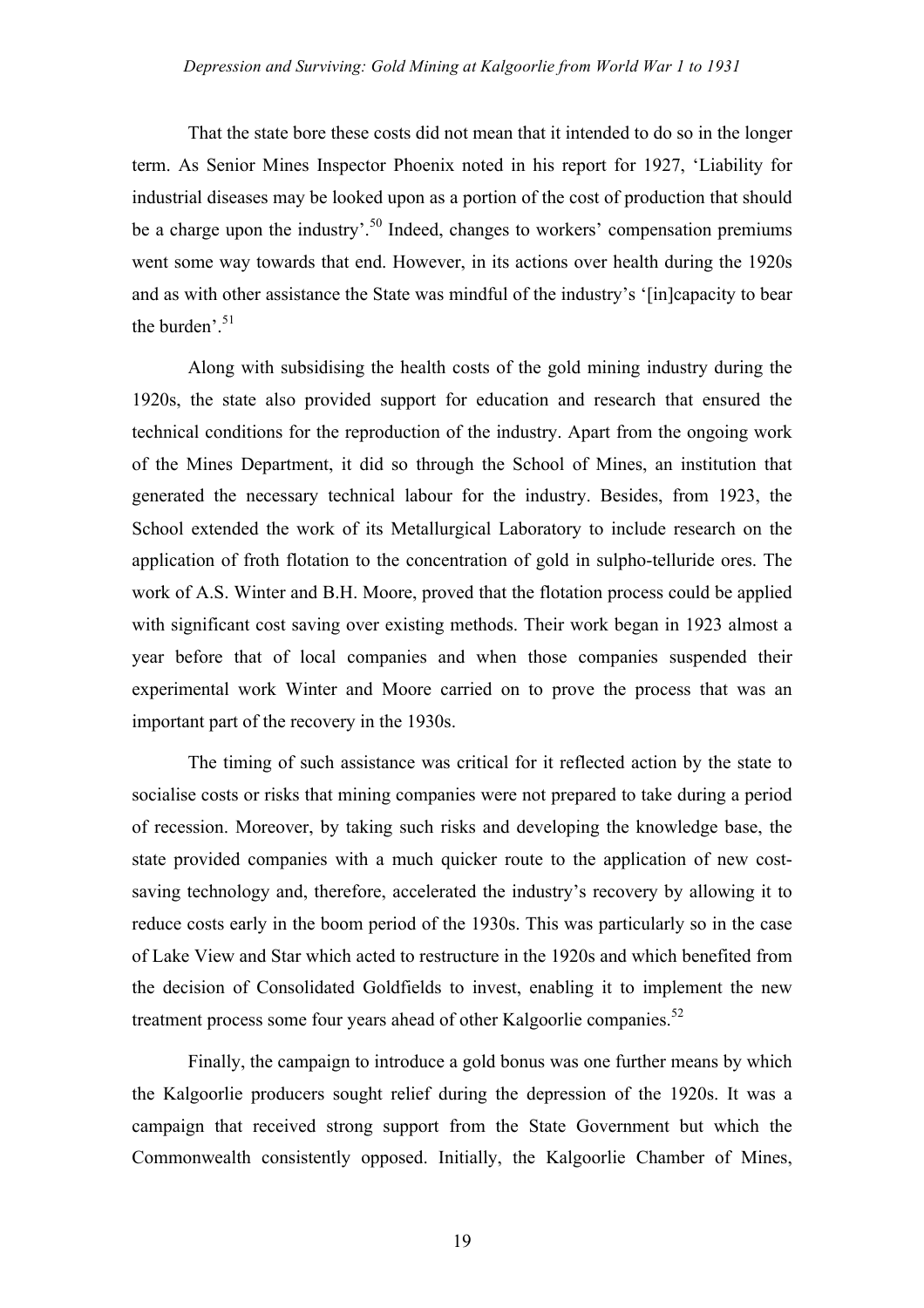representing local producers, had opposed a bonus on gold produced but in 1925 it decided to support the case, which the entrepreneurial Claude de Bernales had strongly advocated.<sup>53</sup> Originally favouring a bonus on ore production because this would enable them to mine and treat lower grade ores, the Kalgoorlie producers altered their position because the increasing reliance on tributers' ore was also a reliance on higher-grade ore and increased gold output. During 1930 the Chamber of Mines again reversed its position calling for reduced tariffs and measures to reduce labour costs rather than a bonus on production.  $54$ 

In contrast to the State Government and its agencies, during the 1920s the Commonwealth Government was less inclined to support Kalgoorlie gold producers. In general its policies may have been said to have mirrored the sentiments in the statement of H.W. Gepp, the Chair of the Development and Migration Commission who held in 1928 that gold did not warrant any special support because '[it] does not bring to Australia any advantage to distinguish the value of producing it from that of producing any other commodity<sup>55</sup>. The assistance considered was to be contingent upon expenditure for new, Australian made plant, while the actual grants were only to be to the extent of the equivalent of duty payable on similar machinery and plant imported from abroad and then, effectively, only for new machinery employed in the technical reorganisation of existing mines, or on new mines.<sup>56</sup>

## **Conclusion**

Undoubtedly, gold producers in Kalgoorlie could do little to change the general conditions of production that were determined by the monetary function of gold and the developments in the capitalist world's economies during and after World War I. However, while these factors gave shape to the general conditions, particularly in an industry heavily dependent upon commodities and capital imported from overseas, local factors also played a significant part in shaping the historical development of the industry in Kalgoorlie. At first, the general response of companies to the radically altered circumstances of production and realisation of gold during the war created a diminished base of essential forward work, skilled labour, capital and profits from which companies were forced to meet the conditions after the war. While temporarily increased prices for gold enabled companies to maintain some profitable returns to shareholders, in the longer term it was by winning struggles to reduce the price of labour – either by arbitration or by introducing altered labour processes for ore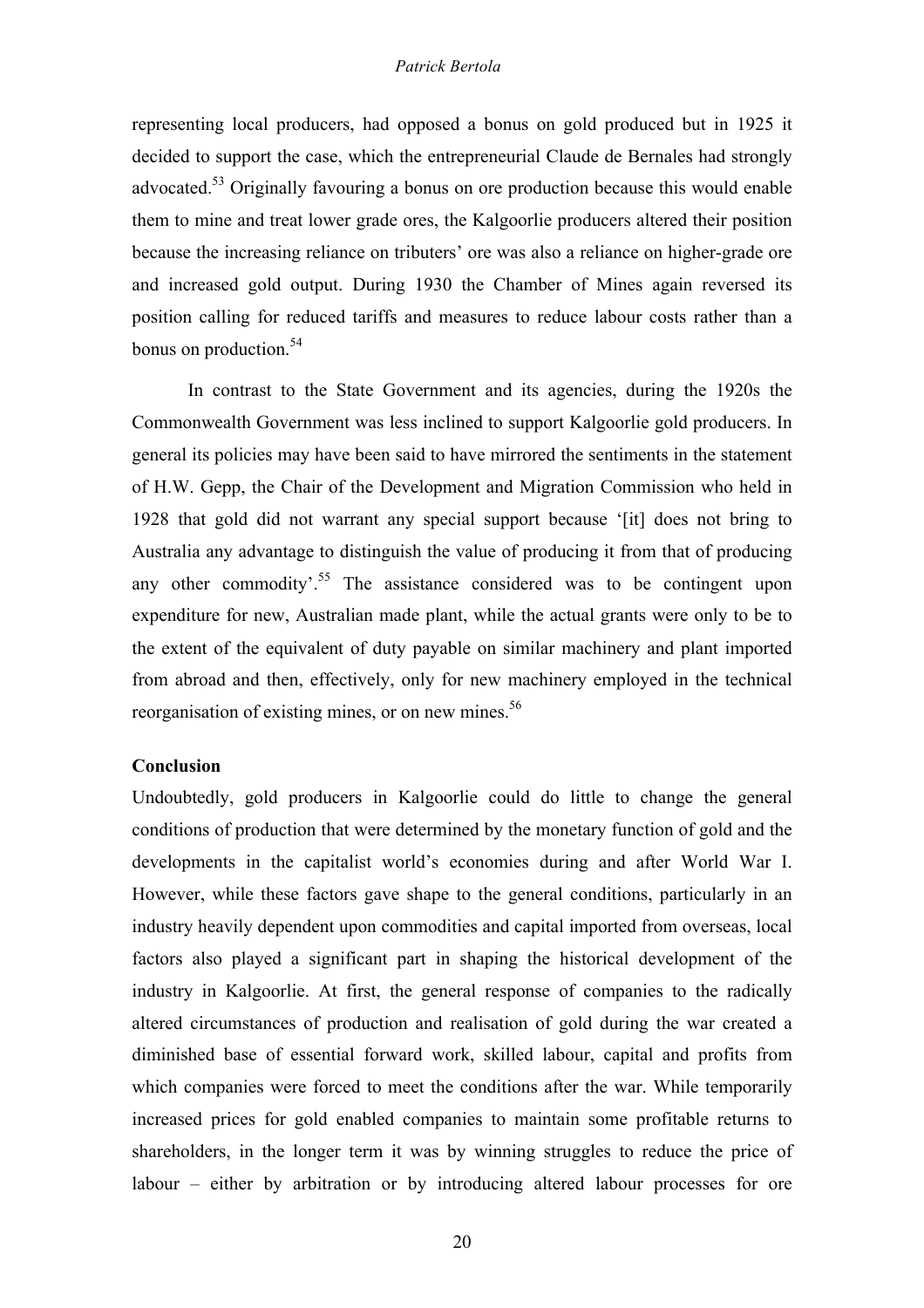extraction, and by gaining state support that a number of companies remained viable during the 1920s. Importantly, they did so without conceding control over the direction of their development to the state which sought to make certain aid conditional upon undertakings to alter the structure of capital and organisation of production on the field. Yet there were significant alterations but these structural changes arose from within the processes of capitalist production and accumulation. Over the course of this period of recession in the 1920s, processes of concentration of capital and the centralisation of production were evident in Kalgoorlie's gold mining industry. A number of companies failed and others withdrew from the field or effected forms of amalgamation. The chief beneficiary in these processes was the Lake View and Star company which was able to acquire property and capital. On these it began to build a larger scale, centralised mining and treatment business, supplementing the work with extensive use of tributers in its mines. In some ways, it sought to develop along the lines of the group system that operated in South Africa. By the end of the decade, and in order to raise additional capital to carry on the processes of reorganisation, Lake View and Star sold a controlling interest to the large Anglo-South African gold miner, Consolidated Gold Fields. Already well advanced in becoming a large scale, low cost producer, the additional capital allowed it to immediately adopt the new technology of froth flotation. This enabled it to assume a dominant and highly profitable position among the remaining Kalgoorlie producers when the long recession ended and profitable conditions returned with the radical changes to world monetary and economic conditions in the early 1930s.

#### **Endnotes**

 $\overline{a}$ 

 $<sup>1</sup>$  This was, of course relative. There was a continuing capacity to increase the scale of production but this</sup> would have required devalorisation of certain capital invested and, inevitably, the concentration of ownership as some companies or capital units disappeared. That 'weaker' companies could resist this tendency was a function of the still relatively 'good' profits generated and the existence of readily accessible deposits of gold within mines. Of course, increases to the scale of production would have required major new investments in mine infrastructure and underground workings, something less and less likely as levels of profits stagnated and even declined.<br><sup>2</sup> Concentration understood here as a reduction in the number of operating companies through processes

of amalgamation, takeover, sales of mines or the failure of companies. Centralisation being the processes whereby the amount of production was not reduced but where mining and treatment operations were modified to reduce the number of plants while increasing the scale of operations under and above ground.<br><sup>3</sup> T. Butement, *Chemical Engineering and Mining Review*, 5 January 1919, p. 108.<br><sup>4</sup> For instance, the directors of

that most commonly used with free milling ores and in the 'all roast' processes, had risen over 37 per cent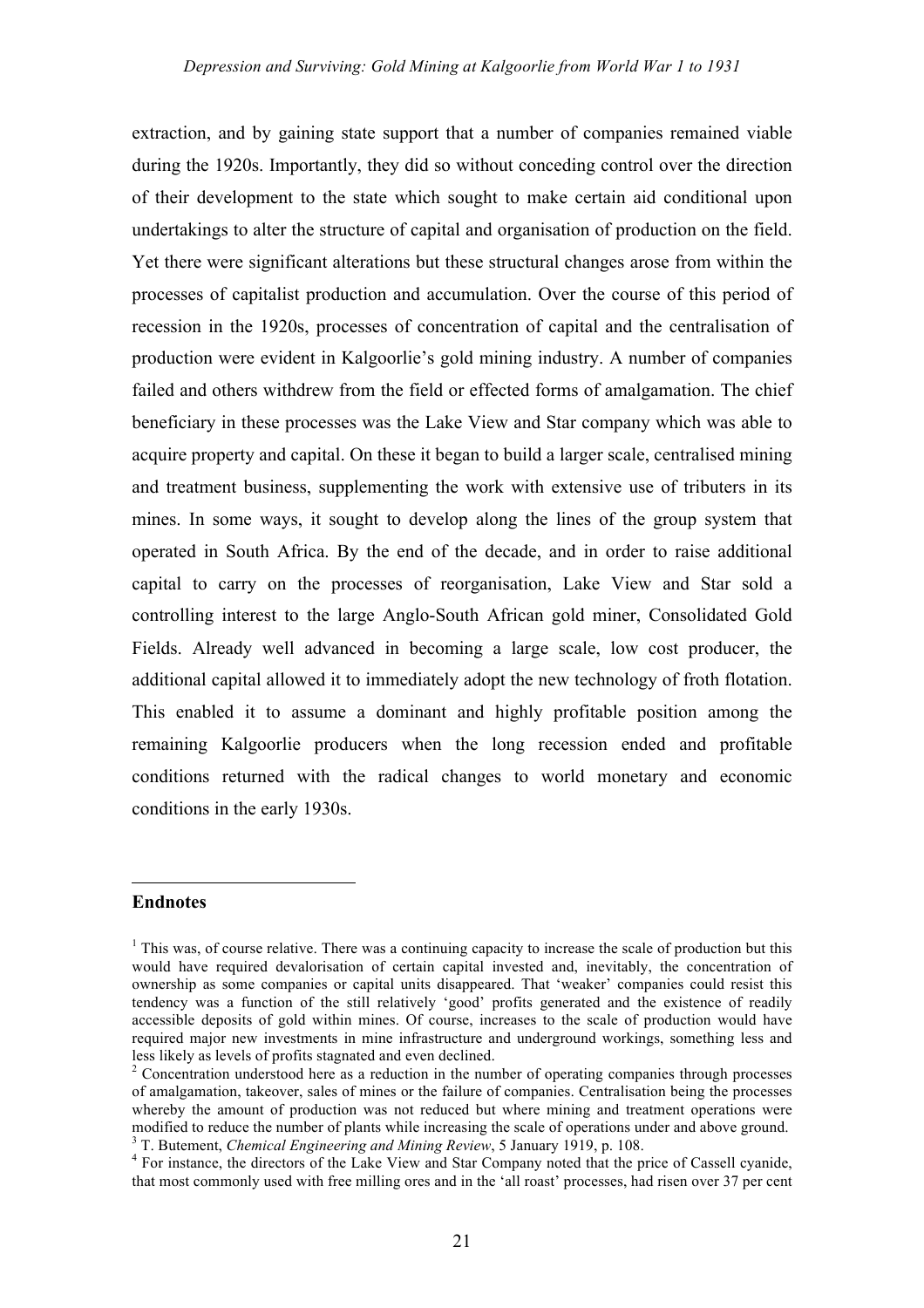the cyanide for export from October 1915 can be found in LVSBMs, 9 September 1915, 4 November

1915, 30 December 1915, and 17 February 1916.<br>
<sup>6</sup> LVSBMs, 19 February 1916 and 16 March 1916.<br>
<sup>7</sup> *Australian Statesman and Mining Standard*, 14 April 1916, p. 322.<br>
<sup>8</sup> In Mav 1915, the Eastern Goldfields District Coun motion that it 'should make representations to the Defence Dept that in … [its] opinion … the time has arrived when all enemy aliens should be interned', Minutes of Council, Minute Book of the Eastern

Goldfields District Council of the ALF, vol. 1.<br><sup>9</sup> The Commissioner deemed 33 of the 138 aliens as hostile, barring them from working on the mines.<br><sup>10</sup> P. Bertola, 'Kalgoorlie, Gold and the World Economy, 1893 – 1972',

<sup>11</sup> *Ibid.* Overall productivity in the East Coolgardie Goldfield fell by 13.31 per cent from 354.68 tons per person to 307.46 tons in the same period. However, gold production rose from 147.40 ounces per person to 153.43 ounces, the result of extracting higher-grade ores and reducing 'dead' work.<br>
<sup>12</sup> *LVSBM*, 17 February 1916.<br>
<sup>13</sup> Bertola, 'Kalgoorlie, Gold and the World Economy', vol.2, Table 2.6.<br>
<sup>14</sup> *Ibid.*, Table 2.2.<br>

1917, for the company's decision to use tributers on the surface of leases and in the upper levels of the newly acquired Chaffers mine. References to the use of tributers can also be found in contemporary

annual reports of company directors to shareholders.<br><sup>17</sup> Bertola, 'Kalgoorlie, Gold and the World Economy', vol.2, Table 2.4.<br><sup>18</sup> LVSBM, 23 April 1917 and 27 May 1917.<br><sup>19</sup> For instance, Francis Govett led the Lake View

<sup>20</sup> See Gold producers Association circulars to members in MD 713/19.<br><sup>21</sup> In the period 1919 to 1922 inclusive, Kalgoorlie companies paid dividends of £323,250, £303,500, £310,500, and £186,251 respectively; Bertola, 'Kalgoorlie, Gold and the World Economy', vol. 2, table 3.7, pp. 470-1.<br><sup>22</sup> Commonwealth of Australia, *Year Books of Australia*.<br><sup>23</sup> See *W. A. Statistical Register* for the years 1919 to 1931. The main exception was for cyanide, which

declined significantly in the latter part of the period.<br><sup>24</sup> Bertola, 'Kalgoorlie, Gold and the World Economy', vol. 1, p. 136ff, and 'Tributers and Gold Mining<br>in Boulder: 1918-1934', *Labour History*, 65, November 1993,

<sup>25</sup> This argument was, at least, opportunistic, for company boards in London were certainly aware of the monetary conditions in Britain and in the capitalist world more generally. In particular, following the Inchcape inquiry and the subsequent Bank of England negotiations with the South African producers that led them to sell gold into the US but to agree to do so via Britain, the Australian producers would not have expected an early return to a gold standard.

<sup>26</sup> Kalgoorlie Miner, 21 December 1920.<br><sup>27</sup> Secretary of the Chamber of Mines to the Secretary of the AWU, Boulder, published in the *Kalgoorlie Miner*, 14 February 1922.<br><sup>28</sup> Lake View and Star, for instance, sacked 135 workers and only offered vague references about the

possibility of future work for the employees despite their firm intention to reopen parts of their mine to new tributers.<br><sup>29</sup> Justice Draper was 'conveniently' absent in the north of WA and this meant that Justice Northmore,

who was more hostile to labour, heard the case. In spite of the fact that there were 68 applications listed ahead of the Chamber of Mines' application, and against accepted practice, it was heard quickly and the award handed down immediately. In contrast to this speed, between 1924 and 1931, union claims for increases resulted in only three awards, partly because the Chamber successfully argued for two-year awards, and partly because it was able to delay the AWU bringing the cases to arbitration.

in price from 7.375d per lb to 10.125d per lb between April <sup>1916</sup> and April 1917; Lake View and Star Ltd, Minutes of the Board of Directors meetings [hereafter LVSBM], 5 April 1916 and 12 April 1917, located at Normandy-Poseidon Office, Adelaide. In March 1917, the British Government classified cyanide as a prohibited export except under licence, and Cassells could only guarantee supply for three months ahead, LVSBM, 12 April 1917.<br><sup>5</sup> Details of the approaches companies made to the British Government and the German refusal to release